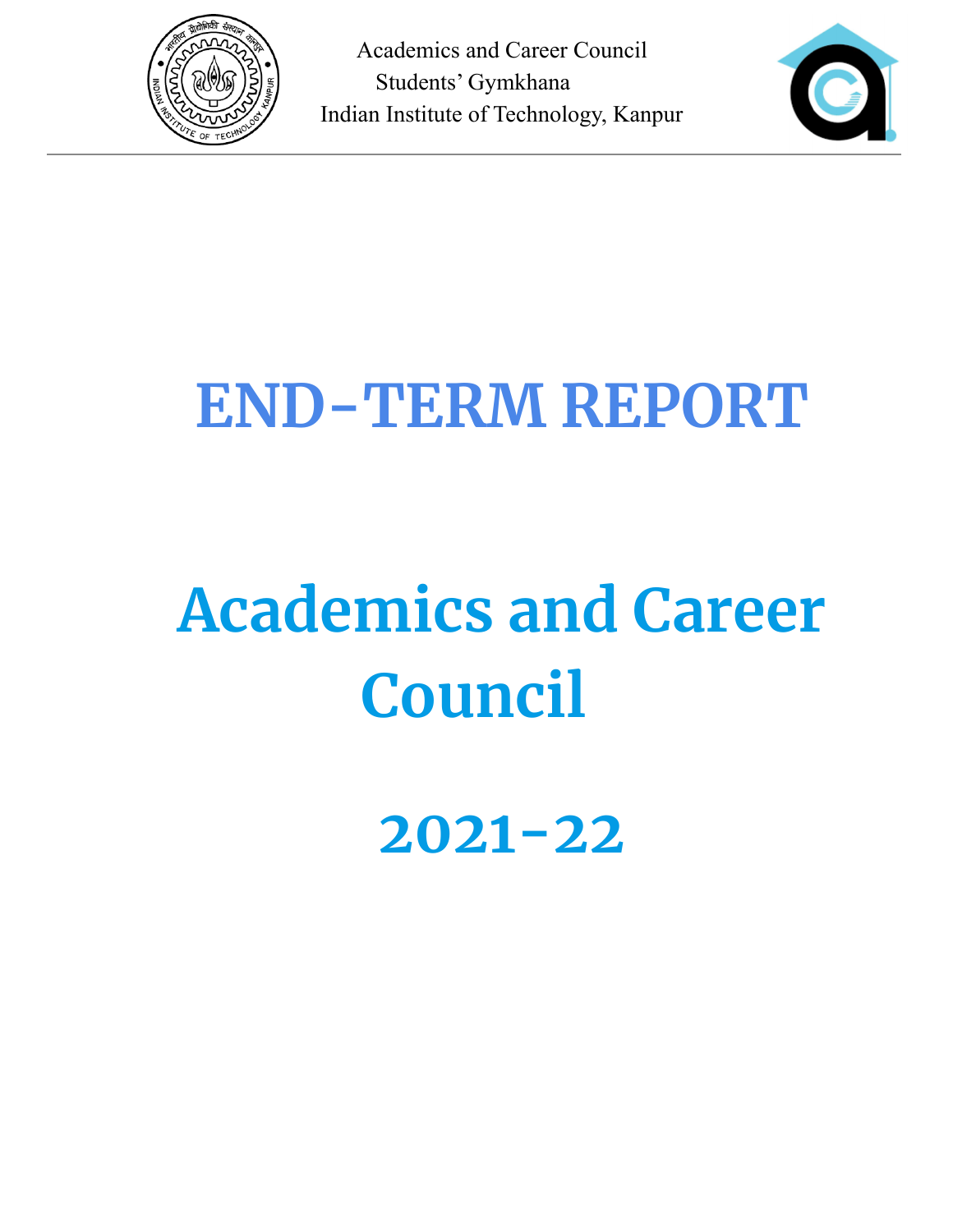



# **Research Wing**

# **Initiatives & Events**

#### **1. Creating a database of research facilities available at the campus in all labs:**

There are many labs and research facilities subject to multiple departments and in case of any major failure, we are unable to carry out our research if sufficient information about these research facilities is not known. To tackle this problem, we will create a database having information about all research facilities/instruments in various departments.

**Goal 1:** Gather information about the research facilities available in labs of all departments. (Department wise facilities and their descriptions, Location, Lab in charge Contact, Booking procedure, Charges per slot) It can be found [here](https://docs.google.com/document/d/1XiO1-INhgnVV-G68Aq50Cb9oZFCjhn4y/edit?usp=sharing&ouid=109288410689311942077&rtpof=true&sd=true)

#### **Status: Completed**

**Goal 2:** Preparing a common database/portal where all the facilities information is stored for ease of access.

#### **Status: In Progress**

**2. Interactive session with alumni and entrepreneurs**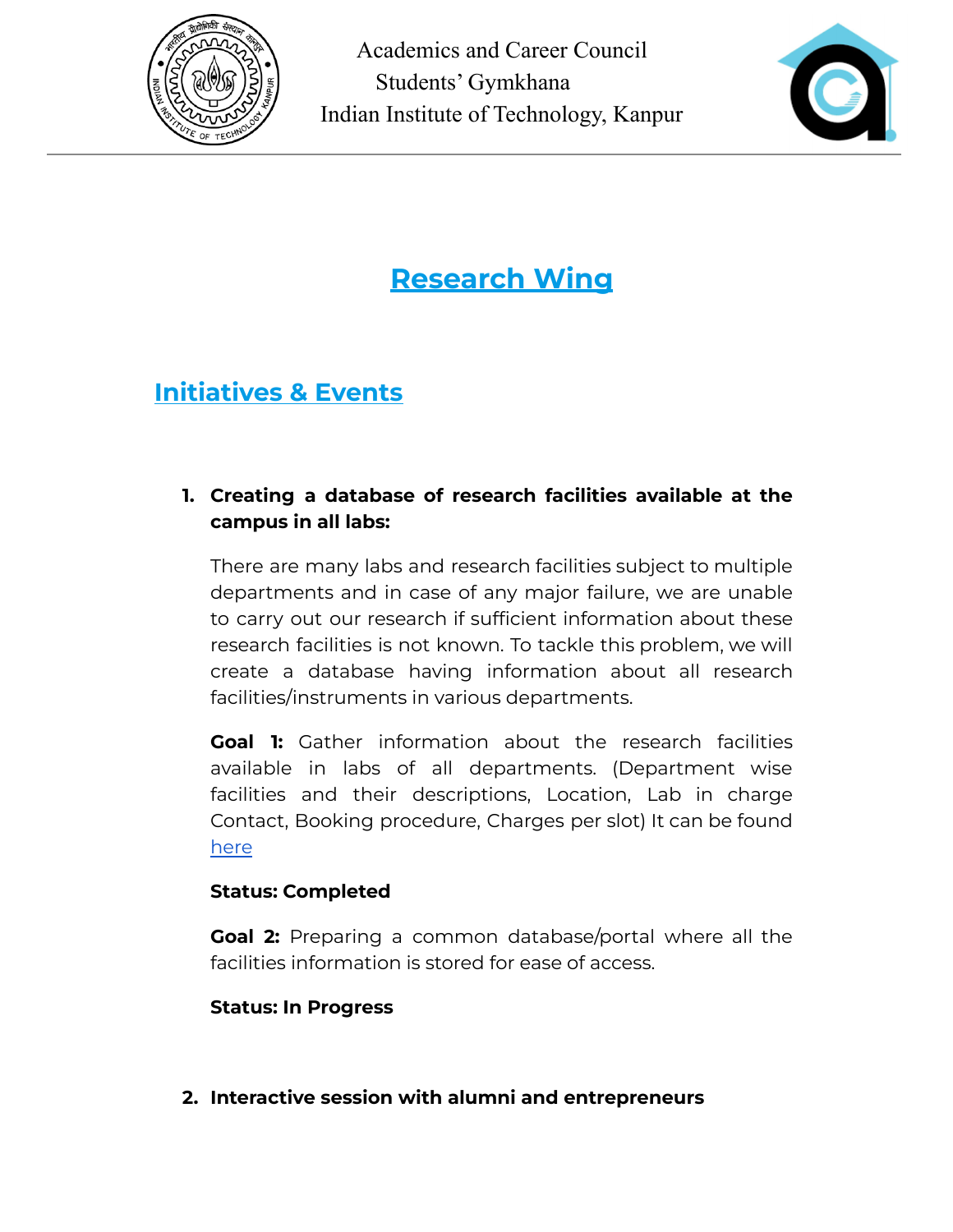



Contacting start-up developers to arrange an interactive session to showcase their journey for researchers who aim to go in their paths. Discussion with such personalities can aim in building the right track for any start-up especially those who want to try it after their PhDs.

Status: COMPLETED

#### **● Research from Abroad (July-21)**

Invited Dr Sujan Pal (the University of Illinois US, Former Engg. At Power Grid corp. ltd.) and Mr Abhilash Ojha (PhD, University of Minnesota, Former scientist at ISRO) for this talk.

#### **● Informative session on PMRF scheme for PhD Students (Aug-21)**

Invited Ananya Mukherjee (PhD, IIT Kanpur) and Nilesh Pandey (PhD, IIT Kanpur) for this talk.

#### **3. Conduction of workshops aiming to help Research students**

Software tools are general to almost every other researcher in their path to goal completion. Arranging workshops in these tools can aim in bringing easiness to the process of thesis completion and publications.

#### **● Statistical Discovery for Research Using JMP (Jan-2022)**

We have invited Dr Muralidhara Anandamurthy for this session.

This workshop will help in developing Statistical Thinking in Researchers. It includes an introduction to JMP and Measurement Scales, Data Visualization - Graphs, Plots,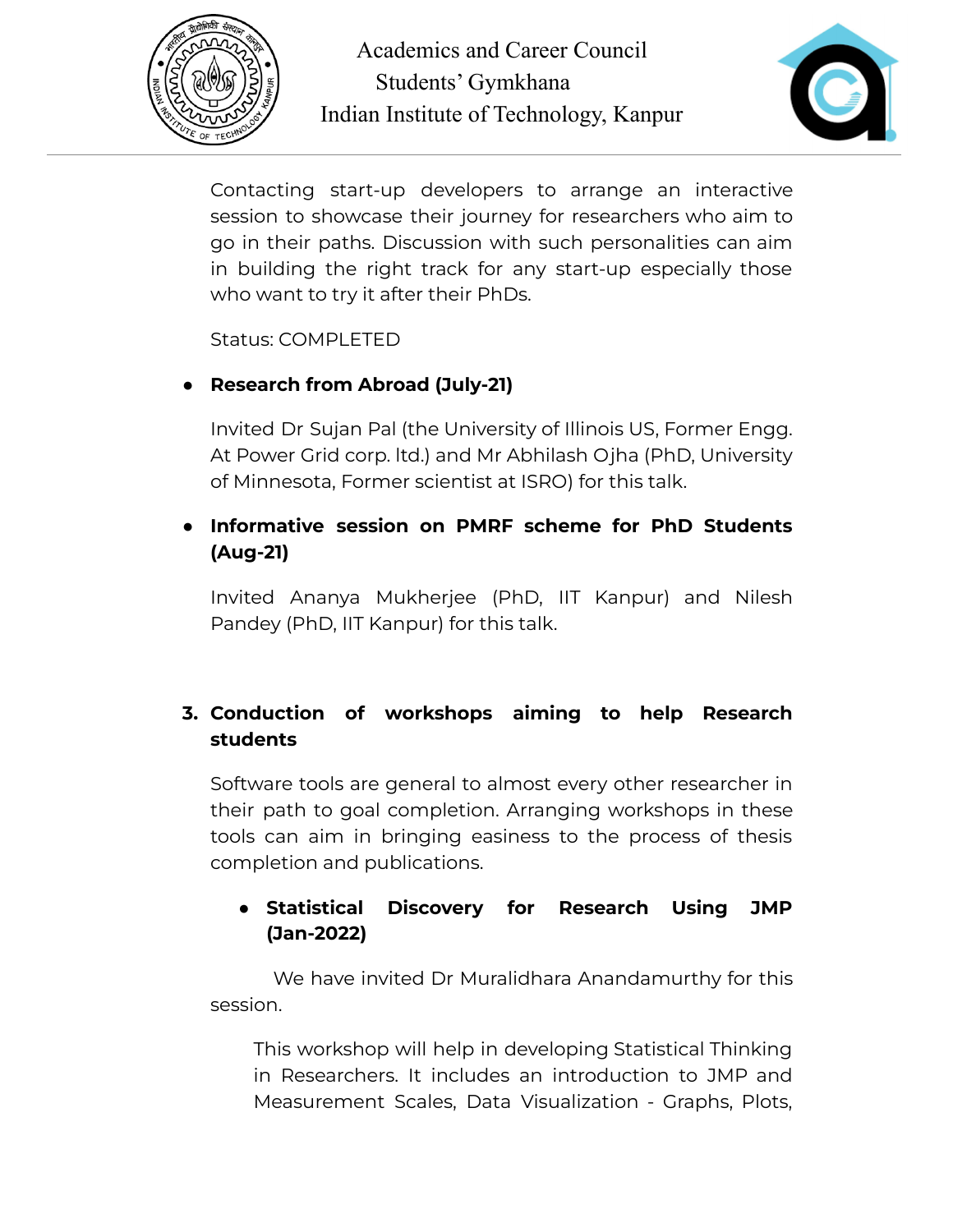



Charts, and Interactive Visualization, Distribution, Descriptive Statistics, Correlation and Regression, Multivariate Analysis etc.

● Other workshops were conducted during Research Conclave and SRC'22

#### **4. Research Conclave:**

To enhance the technical writing skills required for research work, for the first time, Research Conclave was conducted for PG students that were specially dedicated to technical writing and it covered the majority dimensions of technical writing. One week-long event consisted of the following workshops:

#### **● Art of Writing a Research paper Workshop**

Two days workshop covering minute details of the technique of writing a research paper was conducted. Speaker for the event: Yateendra Joshi, Member, Board of experts[US] National Association of Independent Writers and Editors. Four sessions were conducted across two days:

- ❖ **Session 1: Handling numbers and organising data into tables:** Counting and measuring set science apart from other pursuits. Generating first-hand data from your own experiments is the heart of the research. The session offers answers to these and similar questions :
	- $\triangleright$  How should multi-digit numbers be printed (123,000 or 123 000 or 1,23,000)?
	- $\triangleright$  Which is the recommended symbol for the litre, L or l?
	- ➢ When should data be rounded off drastically and when not at all?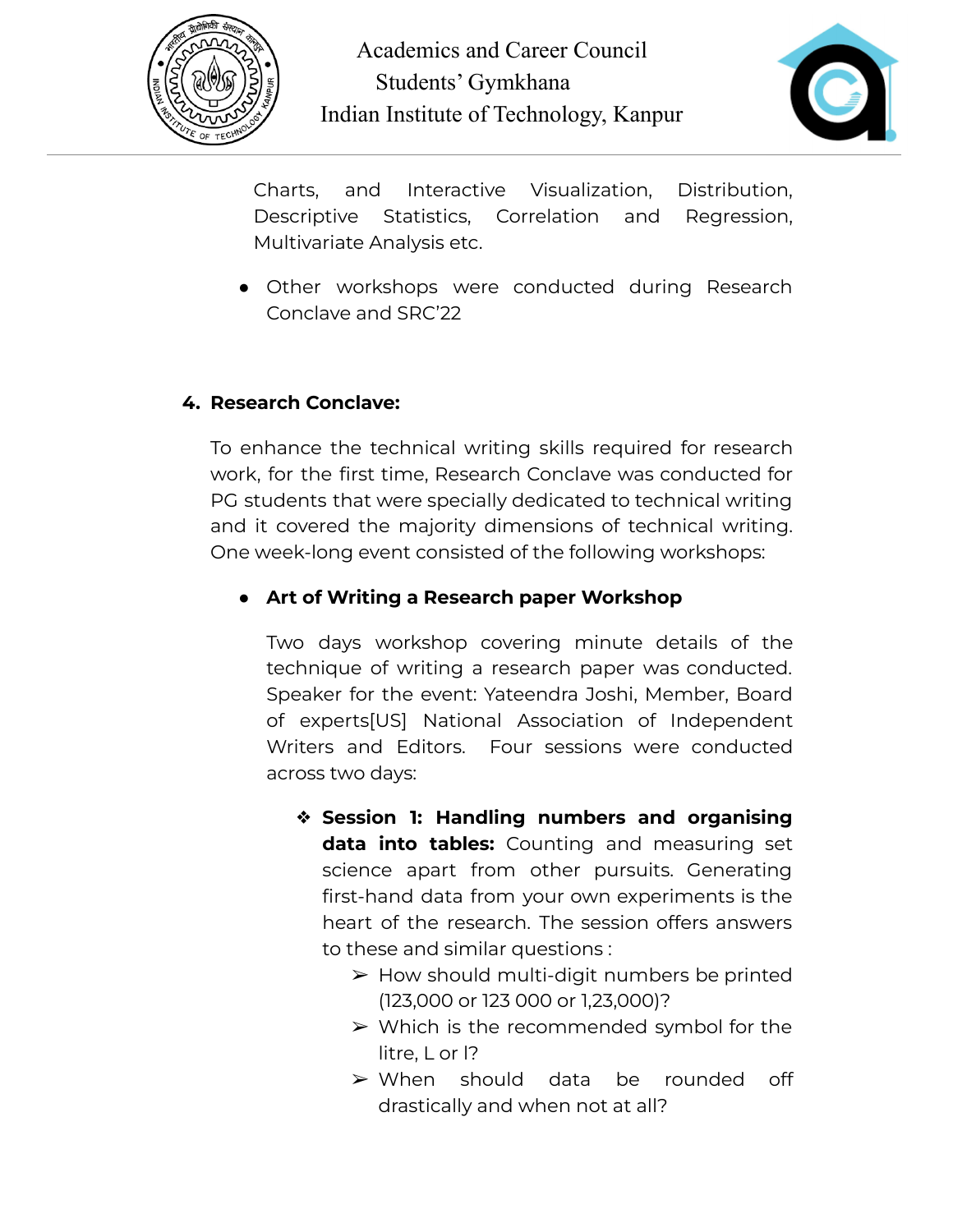



- ➢ How can I make tables more compact?
- $\triangleright$  What is the correct alignment for numbers in a column?
- $\triangleright$  How do I indicate missing data?

#### ❖ **Session 2: Delivering effective presentations**:

From defending a doctoral thesis to presenting a project proposal, today's research increasingly depends on presentations at meetings and conferences as a means of communication. The session on presentations offers proven techniques to get technical information across to a live audience, and answers these and similar questions.:

- $\triangleright$  Is there a formula to calculate the right font size?
- $\triangleright$  How do I know whether I am speaking too fast or too slowly?
- ➢ How long should I hold each slide of text for the audience to read it?
- ❖ **Session 3: Handling citations and references:** If you have ever been exasperated by a journal's insistence that you follow its style exactly in formatting references, this session will show you how to manage this task more efficiently, and answers these and similar questions.
	- $\triangleright$  When do I use et al. in citations?
	- $\triangleright$  What is the difference between references and a bibliography?
	- ➢ How do I cite web pages and other electronic documents?
- ❖ **Session 4: Publishing papers in high-impact-factor journals:** Research papers published in peer-reviewed journals remain the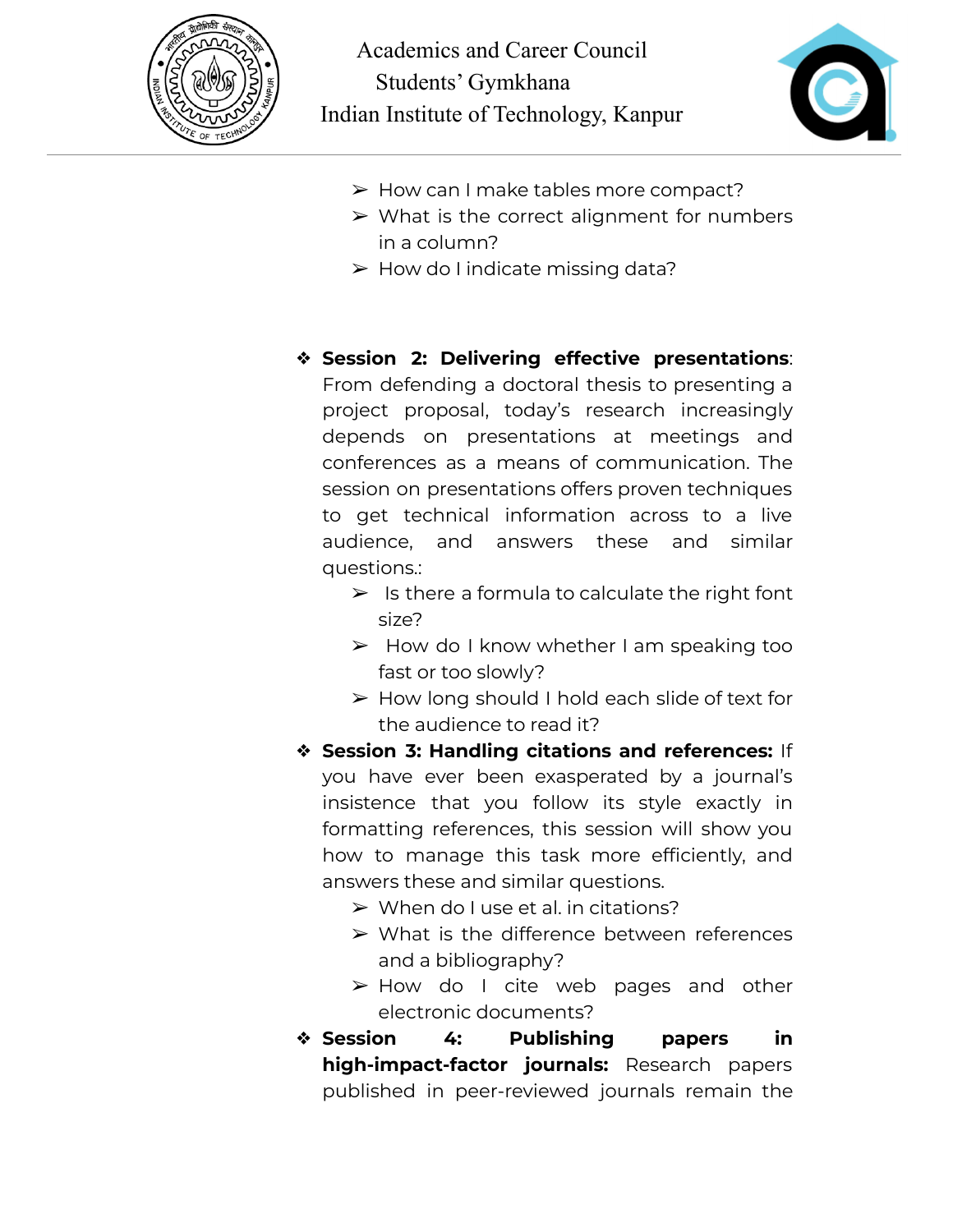



single most often used criterion to evaluate scientists. The session seeks to explain the detailed instructions journals expect their authors to follow and shows how to win the game by answering these and similar questions.

- $\triangleright$  How do I select the right journal for my paper?
- $\triangleright$  What are the most common reasons for a paper being rejected without a review?
- $\triangleright$  How long should I wait after submission to enquire about the paper's fate?

#### ● **Hands-on training on Latex:**

Latex is one of the most efficient tools to write Research papers, theses and books. A beginner-friendly "Hands-on training on Latex '' was conducted by Gyanajyoti Routray, PhD, EE, IIT Kanpur. His varied experience with the tool helped students to clear their queries regarding the use of the software tool.

#### ● **Thesis Writing Workshop:**

Although publications are crucial for post-graduation, they are still not compulsory for many. But one this is a must for getting a postgraduate degree, be it master's or PhD, i.e. THESIS. So we conducted a workshop on "How to write a good thesis?". With a focus on the thesis writing, both for Masters and PhD students, the aspects and philosophy were discussed from a reviewer's perspective. The formal sections needed in the thesis (for research) & extension to technology transfer were also presented. Speaker for the event: Dr.Kantesh Balani, Professor, IIT Kanpur. He is a reviewer of 50+ technical journals from Elsevier, Blackwell Publishing Inc., Wiley,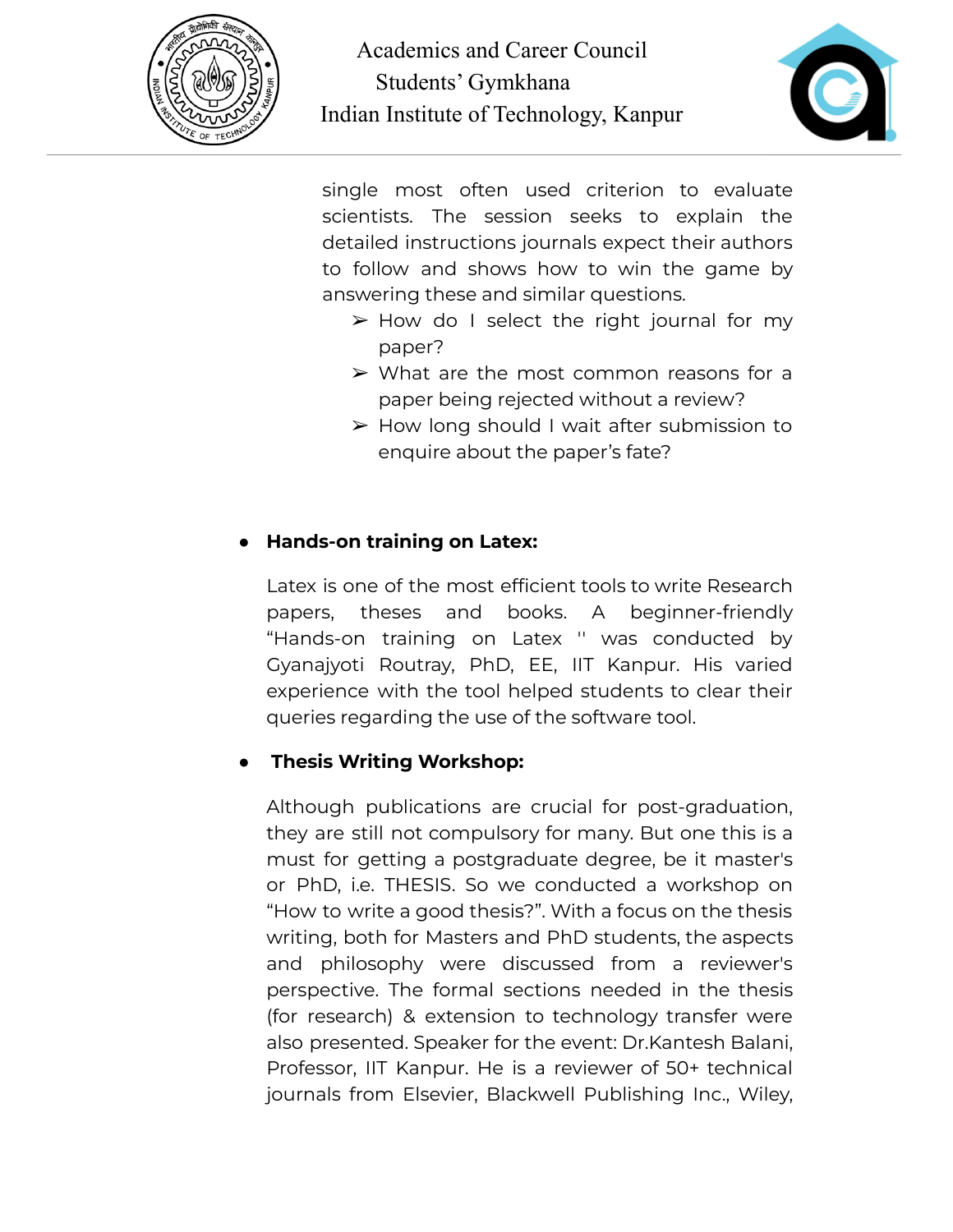



Springer, Hindawi, Highwire, MRS India/INSA, ACS Publications, Institution of Civil Engineers and American Society of Metals.

#### **5. Repository for Research papers:**

A repository for discipline wise as well as a content library containing research papers published by IITK students and professors can be organized so that instead of searching in worldwide platforms a few keywords with specifications in the repository can lead us in providing the desired material for our work.

Status: In-progress

#### **6. Database containing Lab wise list of students:**

For guide selection and course, selection freshers need to take advice from their seniors. We have observed that students find it difficult to contact seniors of a particular lab they are interested in, as they do not know anyone in the beginning. Especially in the online semester going on. So we will create a departmental database where there will be a list of the students working in various labs and faculties with their IITK mail IDs.

Timeline: Creating student's database: Feb-Mar 2022

Status: In-Progress

#### **7. Student research convention**

The council organised the 5th edition of the Students' Research Convention (SRC'22) from 4th - 6th March 2022. The event is planned to be conducted with the aim of promoting an inclination towards research among students, both UGs and PGs, and engaging them in discussions about life in academia. SRC aims at bringing enthusiastic researchers with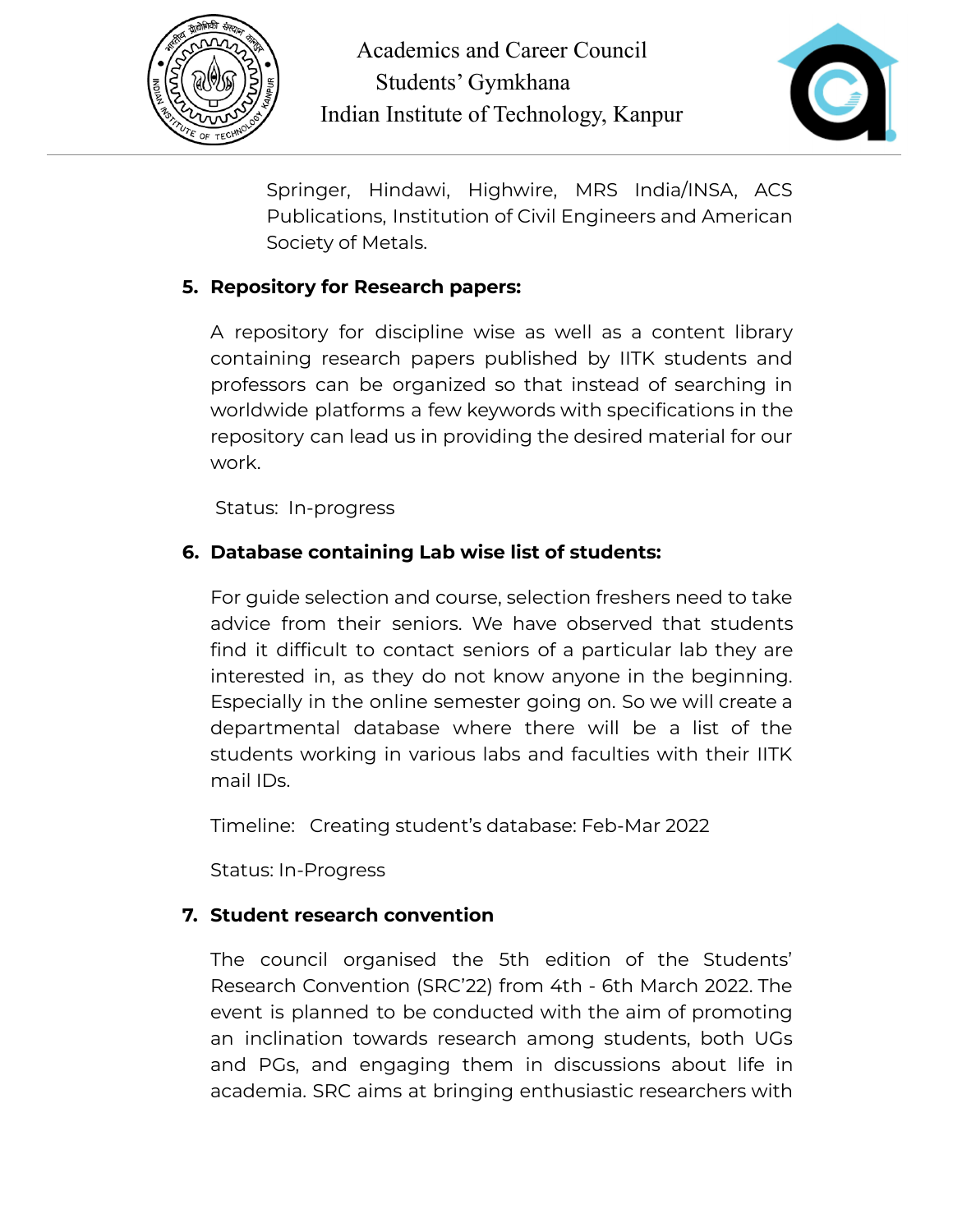



disparate experiences and exposures together to provide them with a platform to present and share their research experiences, while also providing students with an opportunity to engage with leading researchers across the globe through keynote lectures, panel discussions, and workshops.

Events organised were:

a. Talks:

#### i. **InVAR: Industrial vs Academic Research [ 2 Guest speakers]**

InVAR aims to bring together top industrialists and people from academia to discuss the challenges to industry-academia collaboration are and ways to overcome these challenges. There will be a panel discussion with a focus on understanding how the culture and nature of research in these two domains with hugely disparate goals differ and what are the effective measures to bridge the gap between industry and academia.

#### Talk by Rakesh Mishra and Prof. Yogesh Chauhan

Rakesh Mishra is the Director of the Tata Institute for Genetics and Society, Bangalore, while Prof. Yogesh Chauhan is a Professor in the Department of Electrical Engineering IIT Kanpur.

#### **ii. BeER: Because even Entrepreneurs Research [ 1 Guest speaker]**

It takes a lot of resources to discover new things, but in the end, discoveries are useless if not used for the benefit of society. SRC'21 would like to give a platform to provide students and researchers to showcase their research, along with providing various outlooks on it and pitching it as a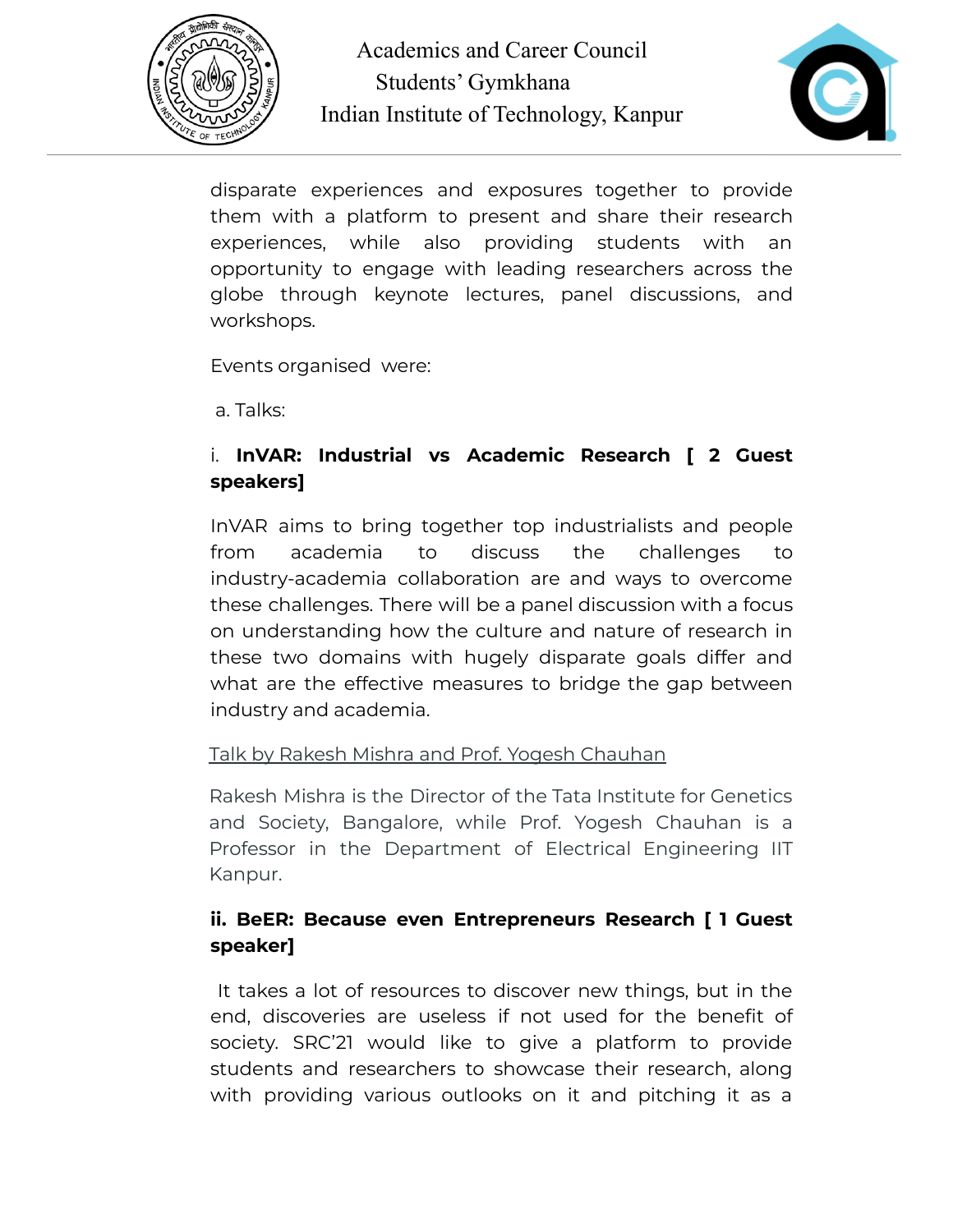



startup idea. BeER is being organized to introduce researchers to the entrepreneurial scope of research. The talk aims to motivate participants through real-life stories of the speakers and their varied experiences as researchers turned entrepreneurs, in a way facilitating the understanding of how researchers come with innovations while entrepreneurs make that research useful by making it available to society.

#### Dr. Sandip Patil

He is an entrepreneur, technologist, founder, and managing director of E-Spin Nanotech Pvt. Ltd. at SIDBI, IIT Kanpur. Amidst COVID-19, his E-Spin based SWASA facemask had reached out to almost all subcontinents of India. This facemask had the most effective protection against bacteria and viruses.

#### **iii. WiRE: Women in Research [ 2 Guest speakers]**

Gender equality in science is not merely a question of fairness. To strengthen research, the total human capital must be utilized. A better gender balance will mean that the universities, colleges, and research institutes will secure the best talents from both sexes, as well as reflect population diversity. As a body designed to look over the academics and research at IIT Kanpur, the Academics and Career Council plans to introduce women into the research pipeline as an attempt to empower gender equality on the campus and improve the quality and quantity of scientific research on the campus.

#### Dr. Priyanka Bagade, CSE department, IIT Kanpur

She is currently serving as an Assistant Professor in the Department of Computer Science and Engineering at the Indian Institute of Technology, Kanpur. Prior to that, she worked as a Software Architect at Intel Corporation for 5 Years. She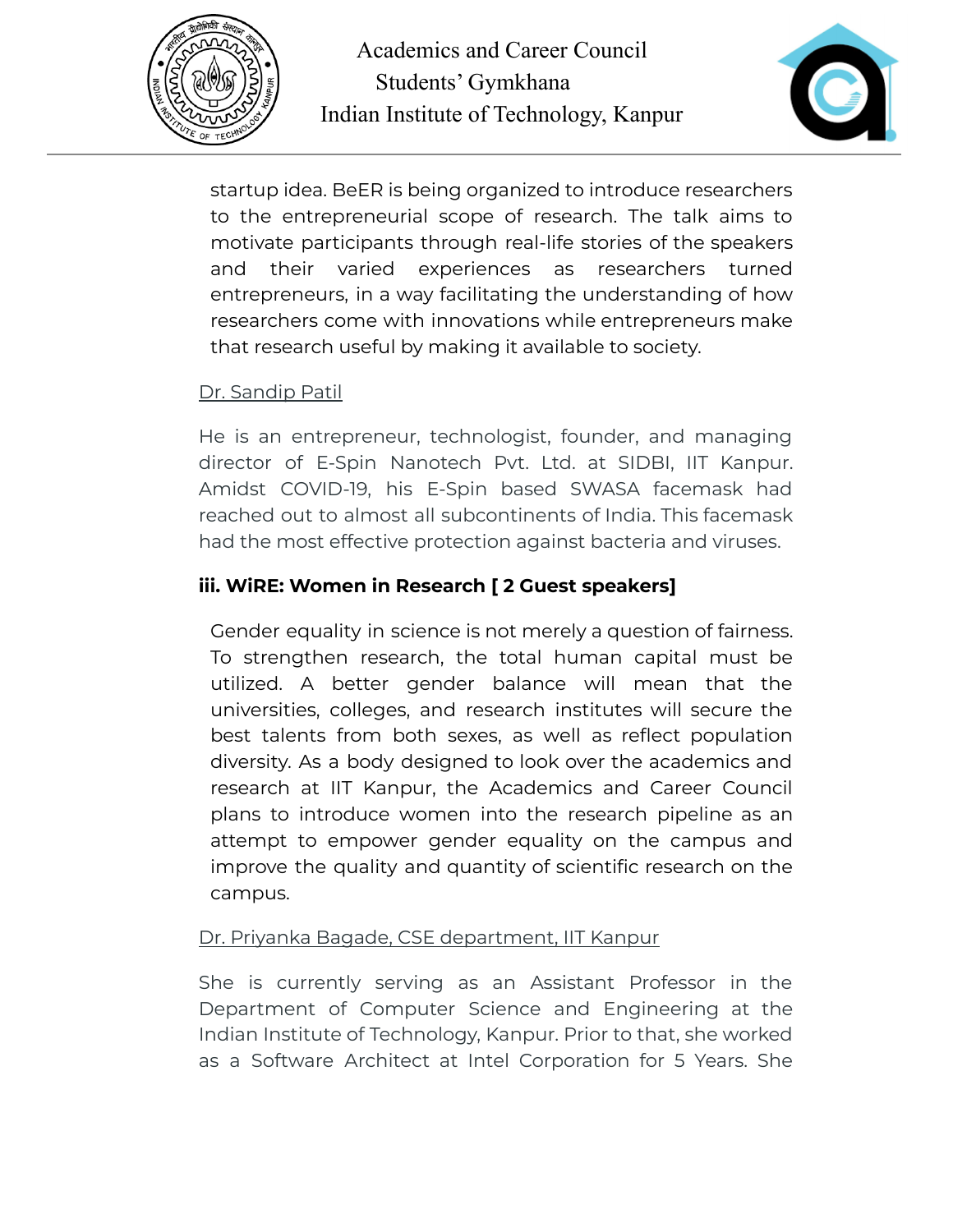



completed her PhD in Computer Science from Arizona State University.

#### Prof. Srinidhi Balasubramanian

She is currently serving as an Assistant Professor in the Environmental Science and Engineering Department at the Indian Institute of Technology, Bombay. Prior to that, she worked as a Postdoctoral Researcher at the University of Minnesota. She completed her PhD in Environmental Engineering from the University of Illinois Urbana-Champaign. Her research focus is on air pollution, reactive nitrogen, and the sustainability of agriculture and food systems.

#### **iv. SpaRE: Space and Research : [3 Guest speakers]**

In recent years, India and the world, as a whole have seen immense development and achievement in the domain of Space Research. From the launch of Mangalyaan to SpaceX implementing its reusable rocket at even greater scales, the domain of Space exploration has attracted much attention and excitement from all around. The field, as of now, has become a hot topic of research and is progressing at an even faster rate. This directly points out the necessity to create awareness and motivate the students to pursue research with larger applications in this sector as well. Following this, the agenda for organizing the SpaRE talk comes up. The exponential progress in the field of Data Science directly points out the necessity to create awareness and motivate the students to pursue research with applications attesting to the domain of Space Sciences.

#### Talk by Dr. Goutam Chattopadhyay

He is a Senior Research Scientist at the NASA's Jet Propulsion Laboratory and a Visiting Associate at the Division of Physics, Mathematics, and Astronomy at the California Institute of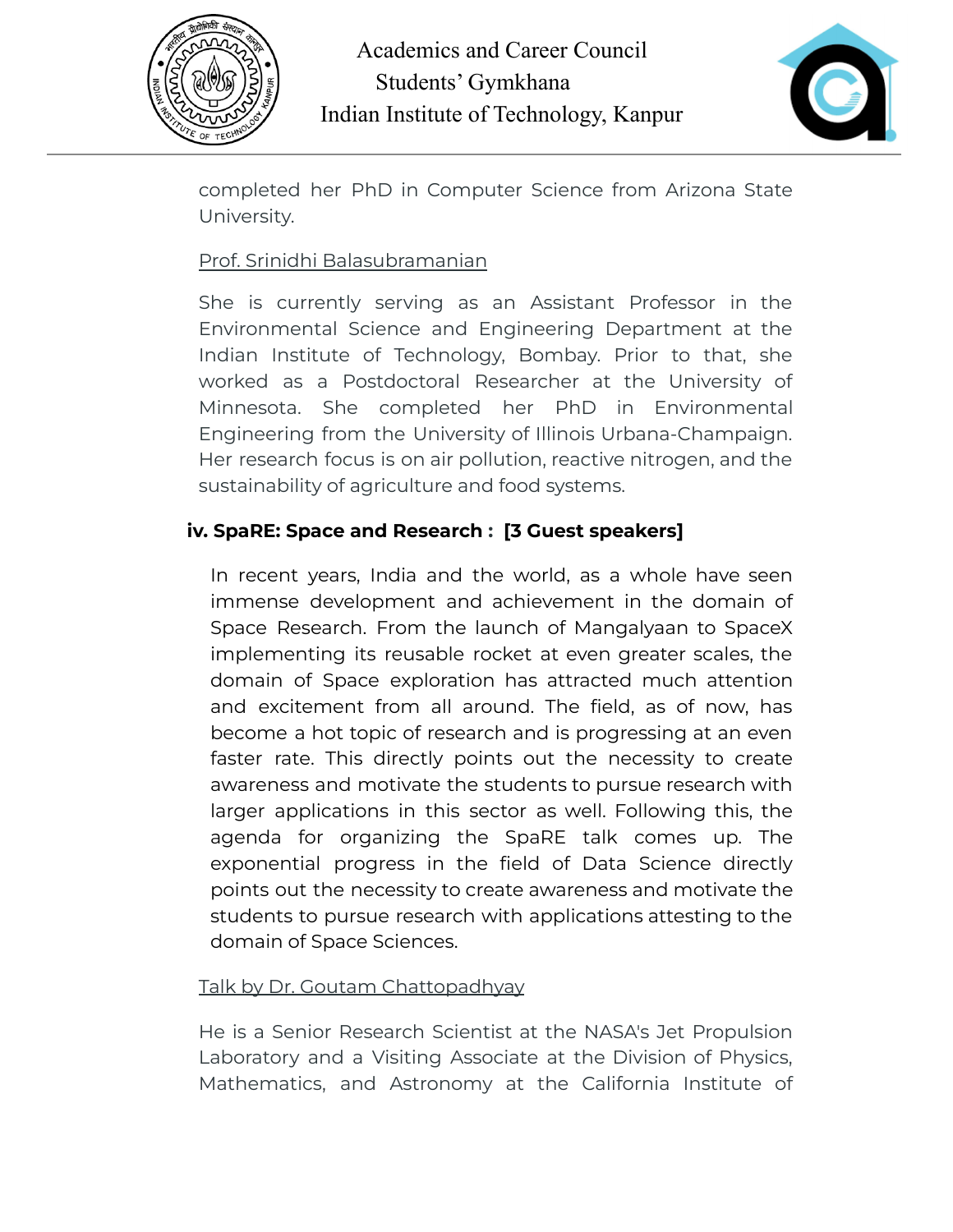



Technology. He is also a distinguished Chair Professor at IISc, Bengaluru, and an Adjunct Professor at the IIT Kharagpur. He has received several notable awards, including more than 35 NASA technical achievement and new technology invention awards, IIEST distinguished alumni award and IETE Prof. S. N. Mitra Memorial Award.

#### Talk by Prof. Shiv Sethi

He is an Associate Professor at the Raman Research Institute, Bengaluru.

#### Talk by Prof. Jayaram Chengalur

He is presently a member of the National Centre for Radio Astrophysics at the Tata Institute of Fundamental Research. He moved to Cornell University for his doctoral studies, completing his PhD in 1994. Following this, he worked as a postdoctoral fellow at the Netherlands Institute for Radio Astronomy (ASTRON) in the Netherlands, before joining the National Centre for Radio Astrophysics in 1996. He is a Fellow of the Indian Academy of Sciences, the National Academy of Sciences, India, and the Indian National Science Academy.

#### **v. Am I On The Right Track (AIORT): [2 Guest speakers]**

#### Talk by Prof. Manindra Agrawal and Prof. Avinash Agrawal

Manindra Agarwal is a Professor in the Department of Computer Science and Engineering while Avinash Agarwal is a Professor in the Department of Mechanical Engineering, both being esteemed professors at IIT Kanpur.

#### b. **Workshops :**

#### i. **Intellectual Property Rights (IPR) Workshop: Ms Namrata Chada and Mr Amit Koli**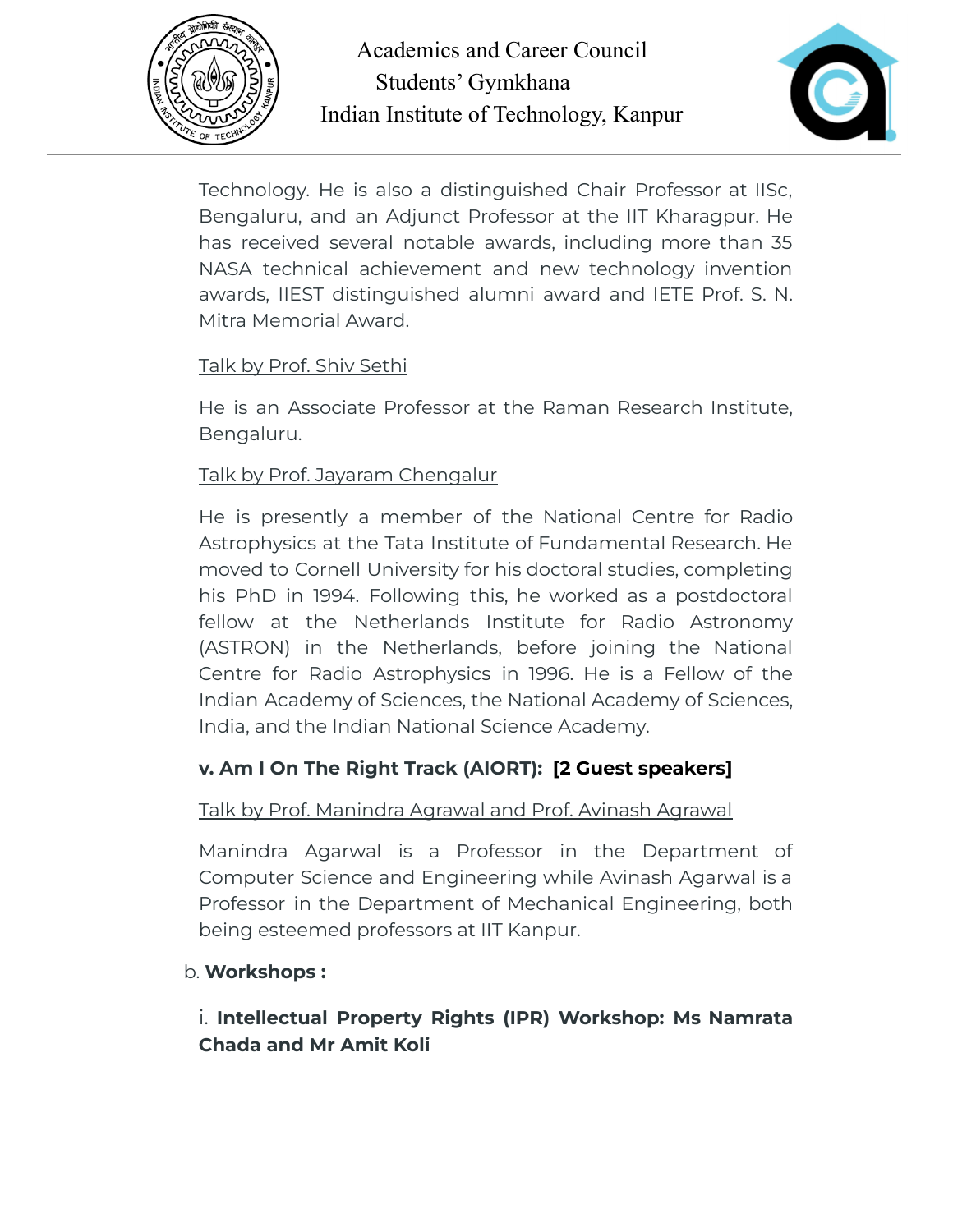



Both speakers are patent attorneys at K&S partners, And through this, a workshop will inform about patent rights and will guide students on how to prototype a product.

#### ii. **Climate Change Workshop: Climate Change: It's now or never by Carbon Initiative Forum (CIF).**

#### iii. **Workshops on "How to Increase Research Paper Acceptance in Top Journals?"**

In this event, we have covered 5 domains, Mechanical Engineering, Electrical Engineering, Computer Science Engineering, Material Science Engineering, and Sustainable Energy Engineering. The speakers of the sessions are none other than the esteemed professors of IIT Kanpur who are currently the Editors or Reviewers of top journals in their field.

#### a. Mechanical Department:

Prof. J Ramkumar of the Mechanical Engineering Department, IIT Kanpur was the speaker.

Reviewer in technical Journals from Elsevier, Blackwell Publishing inc., Wiley, Springer, Highwire, ACS publications, Institution of civil engineers and American Society of metals, etc.

#### b. Electrical Department:

Prof. Ketan Rajawat of the Electrical Engineering Department, IIT Kanpur was the speaker.

Editor in IEEE Communications Letters and IEEE transactions on signal processing.

c. Material Science:

Prof. Krishanu Biswas, MSE department of IIT Kanpur was the speaker.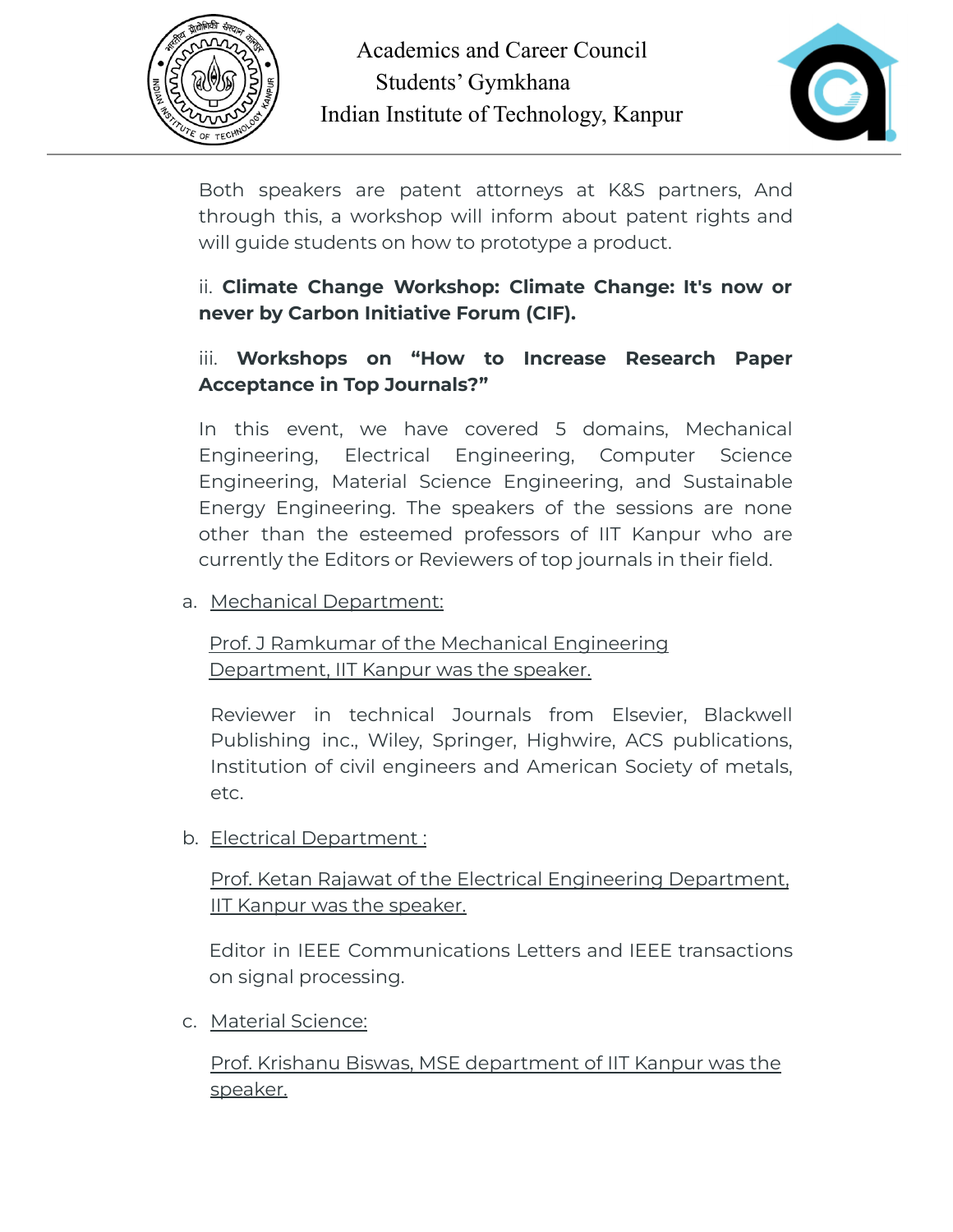



Editor in Transactions of the Indian Institute of Metals (Springer), STM Journals

#### d. Sustainable Energy:

Prof. Lalit Pant, Associate Professor of the Sustainable energy department, IIT Kanpur was the speaker.

Reviewer in Journal Computational Materials Science, Journal of electrochemical Society, International journal of heat and mass transfer, Scientific Reports(Nature), Chemical engineering Science, Energy, and Fuels, etc.

#### e. Computer Science:

Dr. Arnab Bhatt, Department of Computer Science and Engineering, IIT Kanpur was the speaker.

Editor for the Journal distributed and Parallel Databases, Data mining and management part of the journal frontiers in Big Data.

#### iv. **Master the Art of Publishing in Top Management Journals.**

We have invited **Prof (Dr) Justin Paul**, University of Reading, UK & University of Puerto Rico, USA, who is currently **Editor in Chief, International Journal of Consumer Studies, USA** (Cite Score 7.0) for this event**.**

He is ranked among the world's top 0.1% highly cited researchers based on Web of Science statistics with citations increasing to 500 per month in 2021 with an H Index 46. A former faculty member with the University of Washington, he serves as a Full Professor of PhD. & MBA programs, University of Puerto Rico, USA, and holds a concurrent appointment at Henley Business school, University of Reading, England for 3 years. Dr Paul is an author of over 130 research papers in SSCI journals and has over 70 papers in A or A star journals.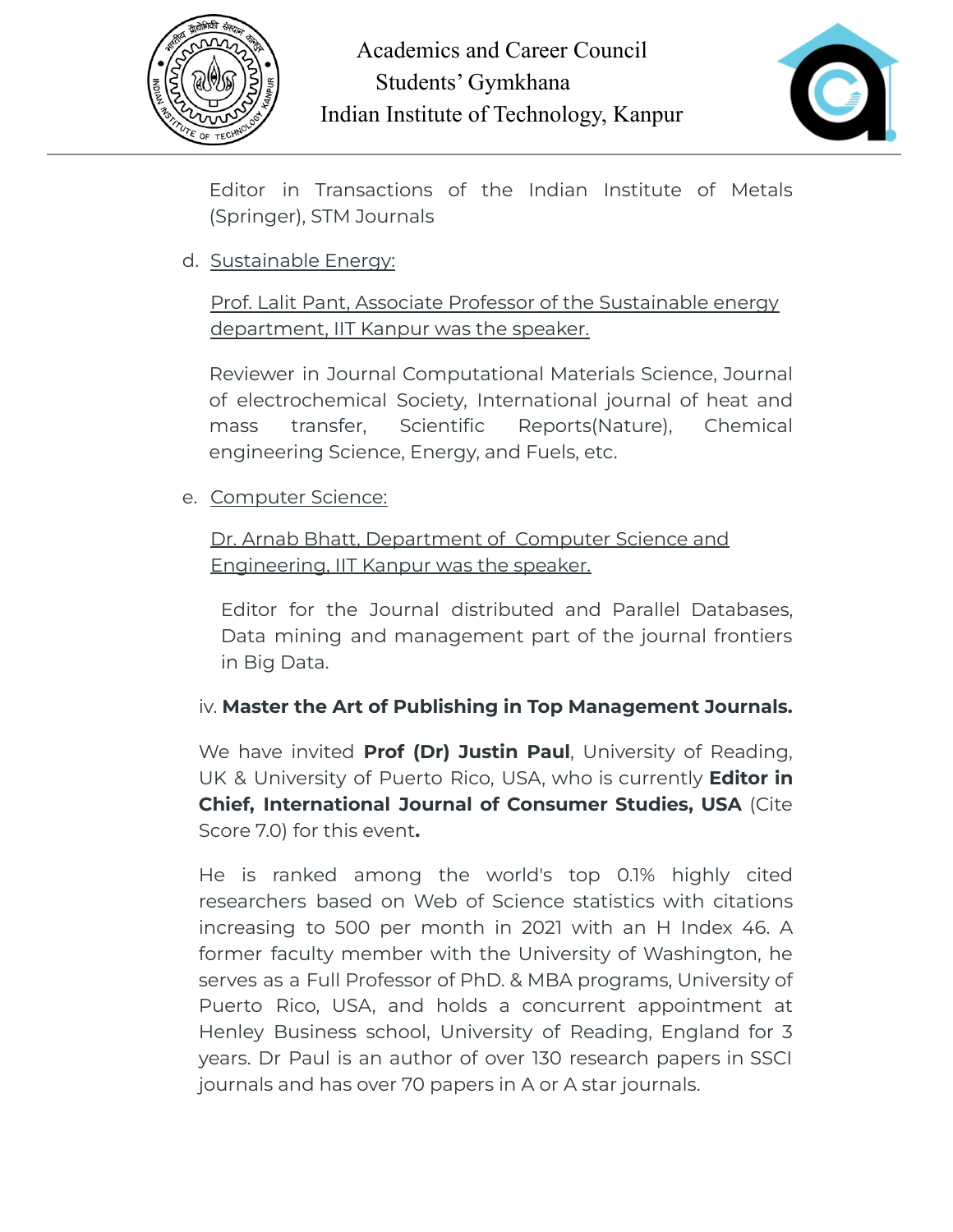



#### **8. Other Events :**

i. Documentary Screening: David Attenborough | A Life on Our Planet

# **PG Academics Wing**

## **Work Completed**

#### **1. Orientation for both Summer & Winter Sessions (Aug 2021 & Jan 2022)**

Till now the PG academics orientation was held by academics AnC only once a year. For the first time, PG AnC organized the PG academics orientation for both Summer and Winter sessions. The Summer Academic Orientation was a success and got a great response and lots of enthusiastic questions in the Q&A round at the end of the session.

The winter orientation was named Academic Orientation 2.0 and also got a huge response from the freshers. It also cleared a lot of doubts related to the academic system at IIT Kanpur and also helped them in registering for the course work.

#### **2. MATLAB Workshop by the MathWorks team (October 2021)**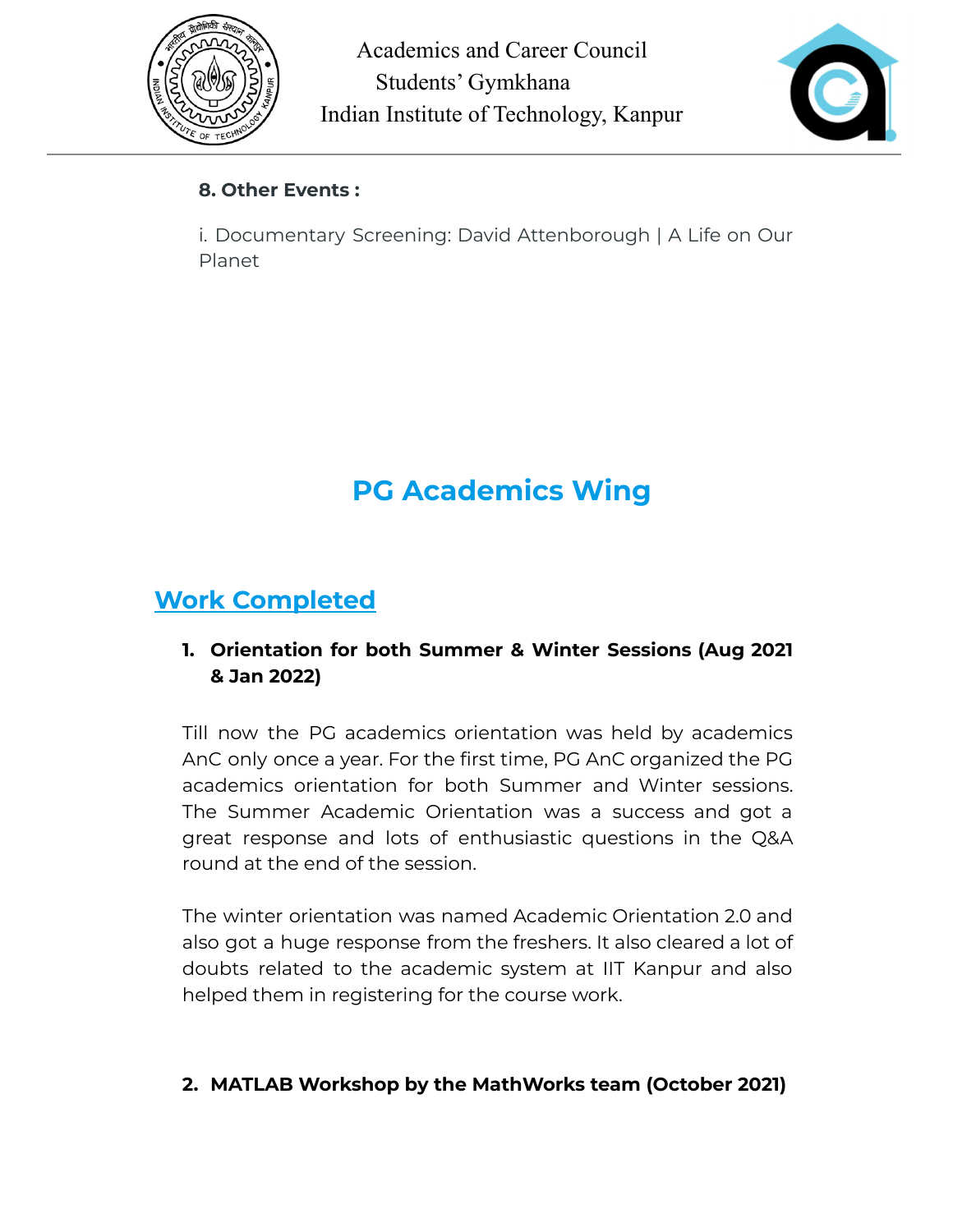



PG AnC academics wing also organised a One-day MATLAB Workshop for the students. This was taken by the professional MathWorks team (led by Dr. Dhruv Chandel who is a Senior Engineer with the Education Team at MathWorks). This workshop was held in two 3-hours sessions on 23-Oct-2021. The workshop enhanced the coding skills and made the students more acquainted with the MATLAB software and its capabilities (like ODE solving, App making, Machine Learning, Simulink etc.).

Due to the enthusiastic response and feedback from students, a second round of the Workshop with advanced topics is scheduled in Feb this year (2022).

#### **3. PMRF session (December 2021)**

We also conducted a seminar on the Prime Minister's Research Fellowship (PMRF) that proved to be a great help for the students who were going to apply in the December-2021 cycle of this prestigious scholarship. This session was primarily for those students who were planning to pursue a PhD from India with a good funding scheme. The speakers were Akanksha Jain (Y19 PMRF) and Shivangi Mittal (Y19 PMRF). We got a huge response in this session also and this added another feather to the ANC's success cap.

#### **4. Add/Drop Informal Session (August 2021)**

Our team conducted an informal session to clear the doubts of the freshers regarding the ADD/DROP process in the course registration. The Associate Head of the academics team was the speaker in this session and the Q&A session was answered by the whole team (including the wing Managers & Secys). This session was done in response to a large number of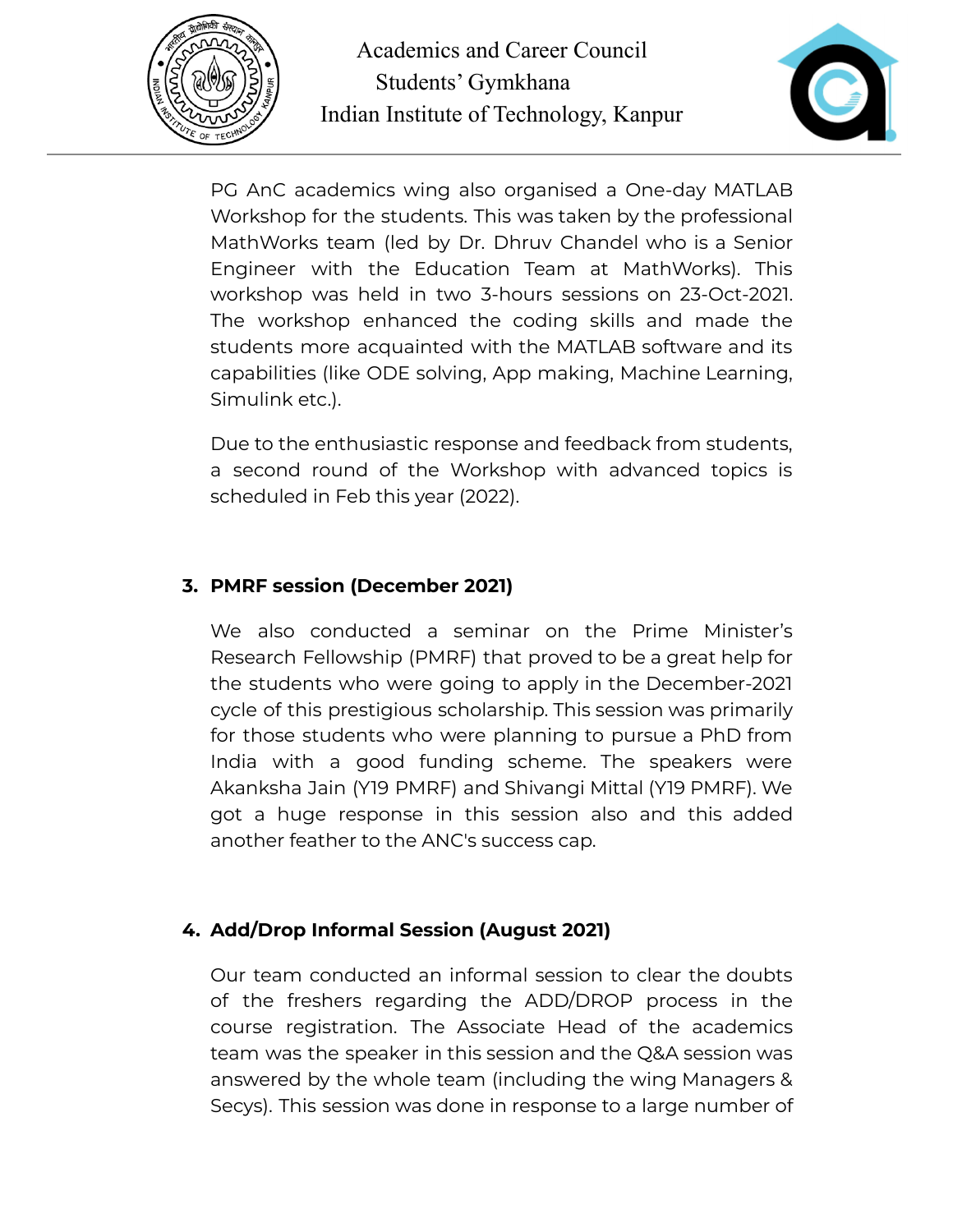



emails the AnC-academics wing was getting regarding the Add/Drop process during coursework registration. We also kept a separate Q&A session at the end of Academic Orientation 2.0 for the same.

#### **5. DPGC Nominee Selection (Oct-Nov 2021)**

To select the Students' Senate Nominees for the DPGCs 2021-22, we conduct a series of interview sessions. This was the biggest and most involved process for the PG academics team, as it required coordination at various levels of student bodies and institute administrative bodies. Different panels from different departments consisting of old DPGC nominees and PG Academics wing members were made for this process. In the end, we were successfully able to select the Nominees to the DPGCs in spite of the bleak response from the students for occupying these posts in parallel to their research work

#### **6. Online Workshop on MATLAB and Simulink (March 2022)**

Based on enthusiastic feedback from the last session, PG Academics and Career Council (AnC) and Society of Aerospace Engineers (SAE) collaborated to jointly organize a two-day "Workshop-2.0 on MATLAB and Simulink, conducted by Mathworks" on the topics suggested by the students. The timing of the workshop was also appropriate for the incoming winter batch freshers. And this was reflected in 300+ registered students for the workshop. The speakers were invited from the MathWorks team, and the workshop was structured for two days 12th March (Session 1) and 26th March (Session 2).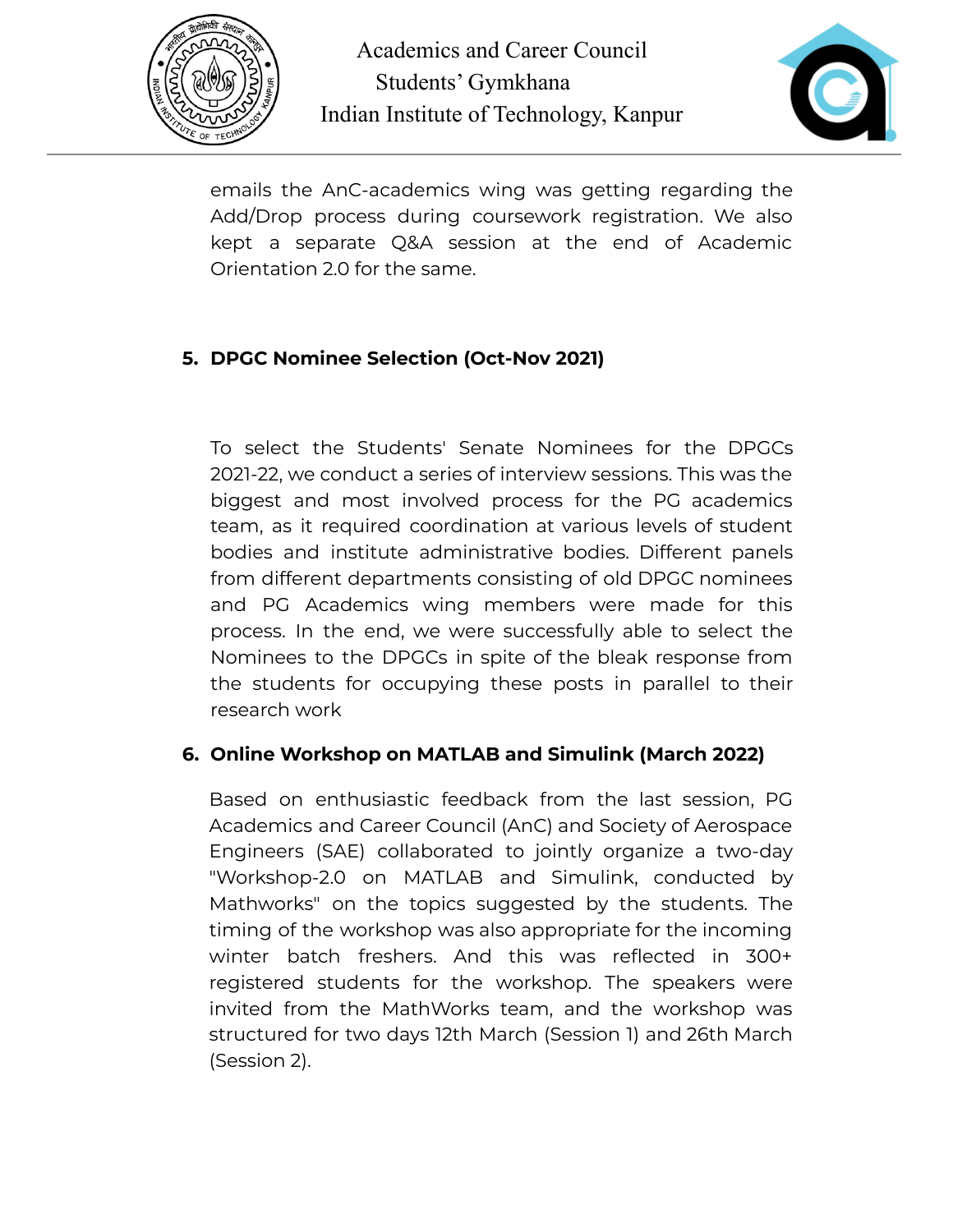



This session was taken by Nikhil Sonavane who is an Education Technical Evangelist at MathWorks based out of Pune and Pratyush Roy who works as part of the Engineering Development Group, MathWorks Hyderabad. This session has also helped many students get hands-on knowledge and expertise in the software. Certificates from MathWorks were also provided to the registered students for attending the workshop.

#### **7. Personal Finance - Basics of Money Management" (March 2022)**

To address the crucial aspect of "Financial Wellness", the PG Academics Wing of Academics and Career Council (PG-AnC) organised an insightful session on "Personal Finance - Basics of Money Management". This session provided a 360-degree view of the financial picture of an individual and promised to help one overcome the obstacles to wealth. The session was addressed by Mr Aditya Ghosh, Consultant, SOLEIL SERVICES, and an Engineering graduate with a Master's Degree from Bristol University, UK and MBA from IMT Ghaziabad. The session also got an excellent response as was reflected by a 45+ min Q&A session. The speaker also appreciated the efforts of the AnC team and the knowledge and enthusiasm of the IITK junta.

## **Upcoming events**

#### **1. Lecture Series on Women in STEM:**

STEM is a common abbreviation for four closely connected areas of study: Science, Technology, Engineering and Mathematics. The fields are often associated due to the similarities they share both in theory and practice. Till now, the representation of women in these fields has been much less compared to men. The push for increasing the number of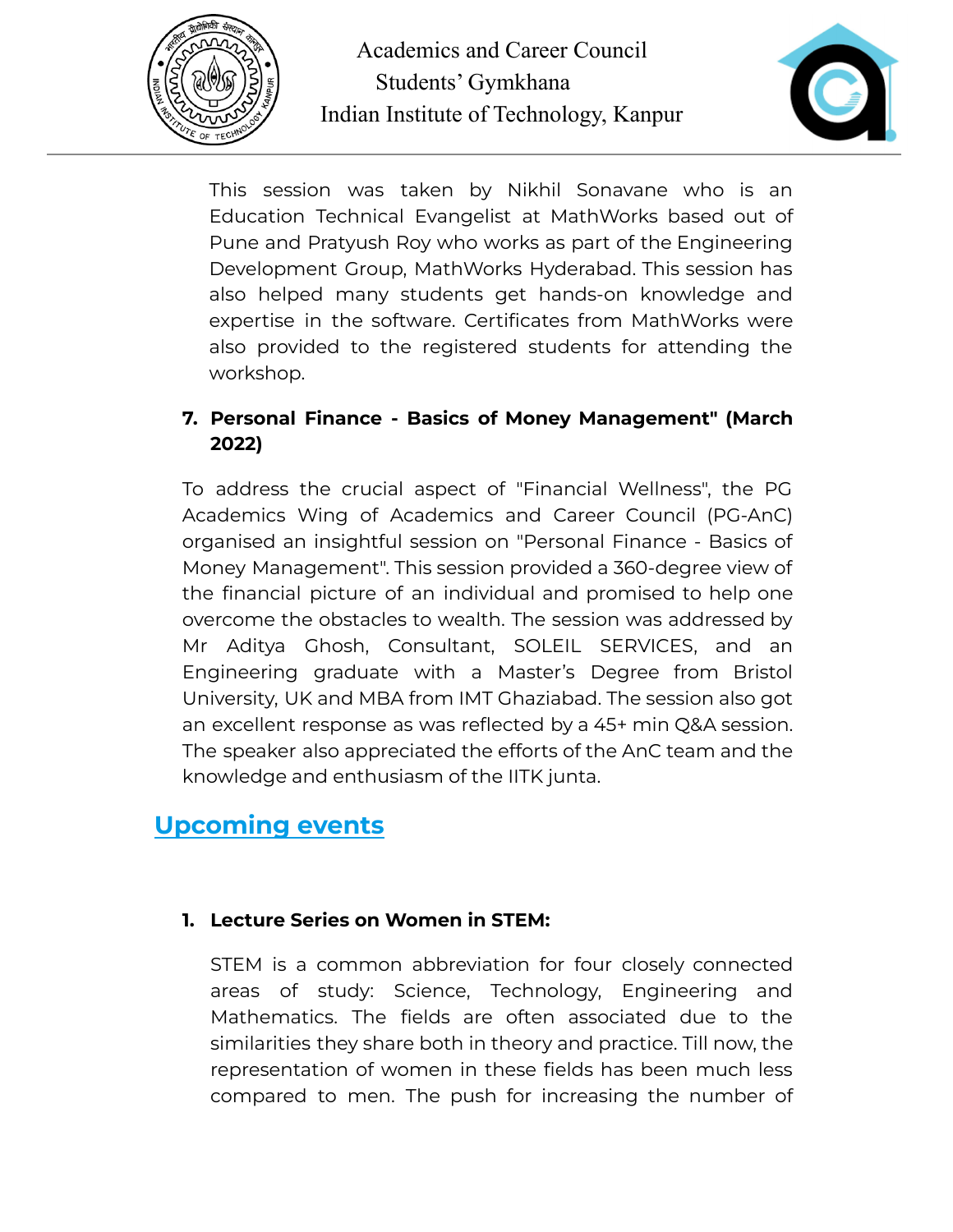



women employed in STEM-related fields is something that several women scientists across the world have been calling for. We are PG Academics & Career Council (PGAnC) of IIT Kanpur going to start an interview series on Women in STEM on 23rd April 2022.

# **International Relations Wing**

## **Completed Initiatives:**

#### 1. **INSPIRE SESSION 1:**

This session was conducted to help those who are planning to apply for PhD abroad. The outcomes of the talk were pre and post-application planning, application procedure, and Decision making. Mr Richi Bansal (University of Minnesota), Mr Deepayan Banik (University of Toronto), and Mr Sohanjit Ghosh (Johns Hopkins University) delivered the talk.

#### 2. **Joint Degree Programs in Germany:**

The session was conducted on the 14th of august with the coordination of DAAD India. Mrs Anurupa Dixit was the speaker. It was conducted to make students aware of the Full PhD & PhD Sandwich Programs in Germany and DAAD Scholarships. It also covered funding opportunities for bi-nationally supervised doctoral programs. Such programs are similar to the sandwich model where the doctoral project is jointly supervised by a professor at IITK and an academic advisor at the host institute in Germany. Doctoral candidates start their doctoral degrees at IITK but subsequently, spend some time in Germany for their research.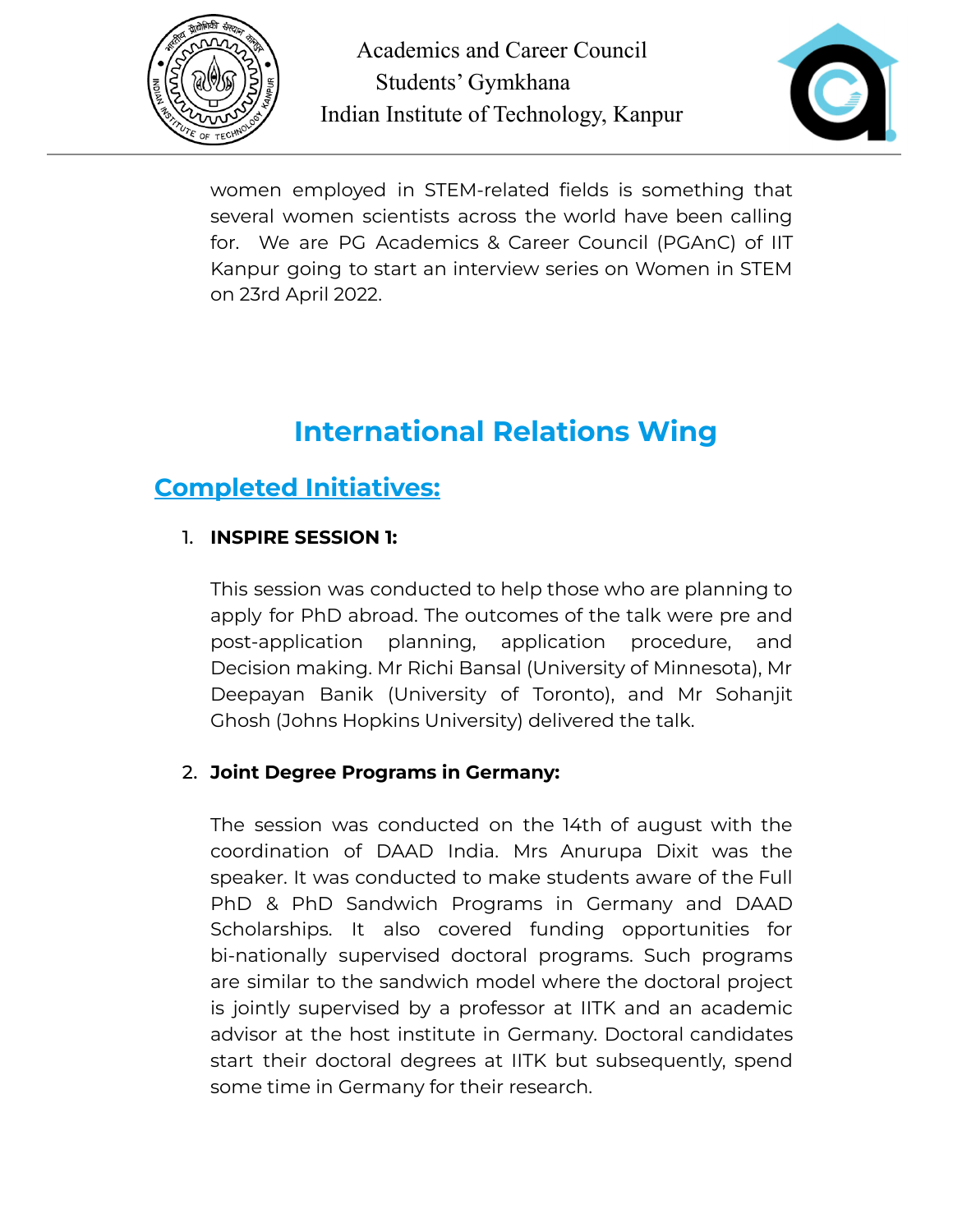



#### **3. Orientation Program:**

For many exchange programs, only first-year PhD students are eligible. Most of the students miss them as, during their first year, they are unaware of the opportunities available at IITK. So to solve this issue, we conducted orientation for the incoming batch of '21, so that they get a head start of all the opportunities for different interns, dual degree programs and exchange programs with universities having an MoU with us.

#### 4. **INSPIRE SESSION 2**:

This session was conducted to help applicants for the DAAD KOSPIE application which is an exchange program with German Universities. The outcomes of the talk were pre and post-application planning, application procedure, and Decision making. DAAD young ambassador Humera Khatoon Siddiqui (TU Darmstadt), Gowtham Muthuswamy (TU Braunschweig), Dipti Bharti (Helmholtz Institute), Manika Bhardwaj (University of Kassel) delivered the talk.

The session also covered the various doctoral programs in Germany including the application process, securing funding and fellowships, and tips about staying in Germany.

## **Initiatives Under Action:**

**1. Guide for Exchange Programs :**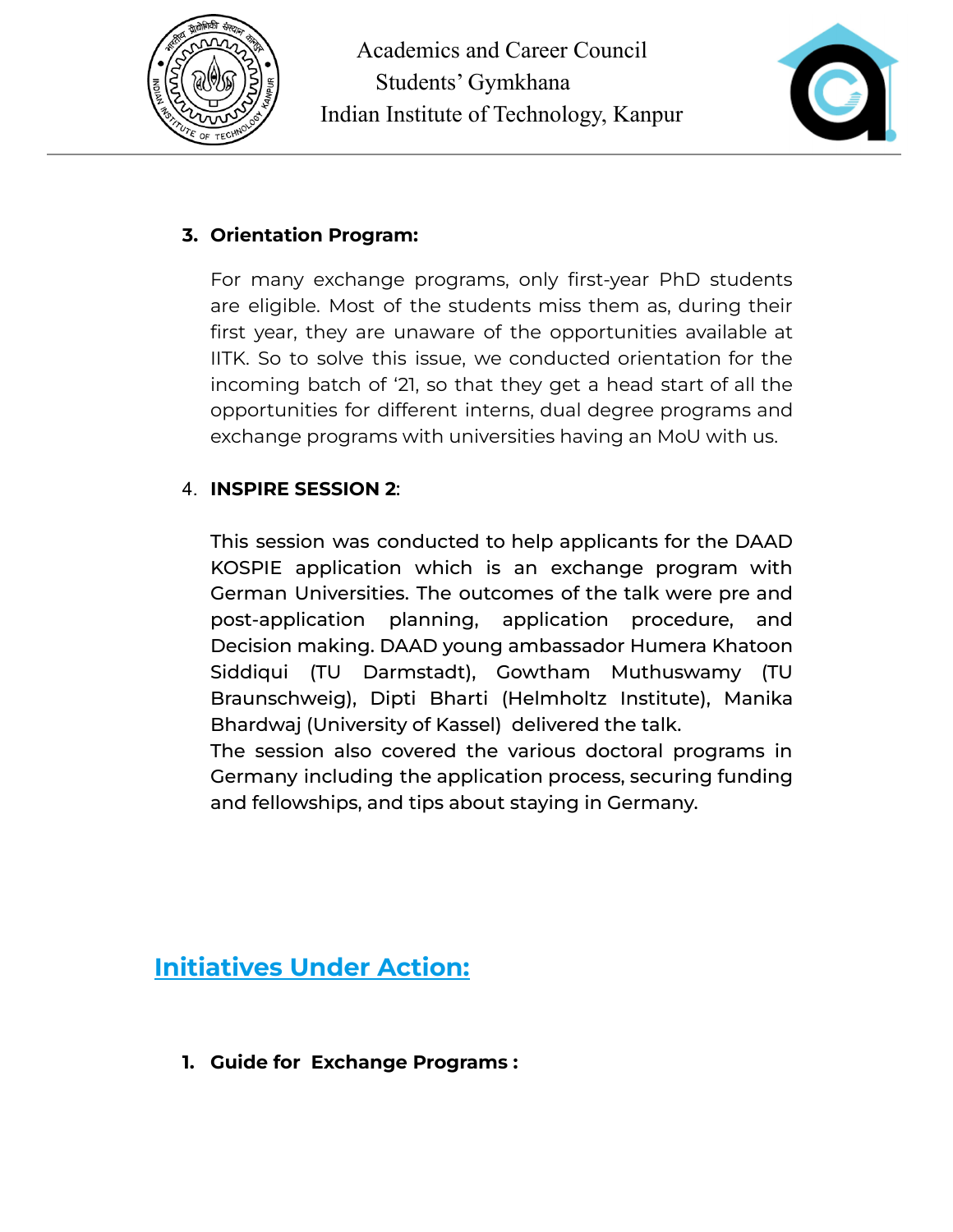



The IR wing is preparing proper documentation on exchange programs. These documents will include all the information regarding existing exchange programs available for PG students and all the information related to these exchange programs like what are the prerequisites of the program (eligibility criteria), application procedure, and scholarship. So if anyone wants to pursue any program then he/she will get a fair idea about the same.

Status: We have collected some data from seniors. We are also seeking help from OIR. Then we will compile the data and will complete the documentation.

#### **2. Joint PhD Programs Database :**

We are working on updating the existing database of the Joint PhD program on the OIR website.

- Eligibility criteria (CPI/credits/duration of study at the home institute).
- Note: The above information will vary depending upon the host institution's location.
- Additional info like GRE/TOEFL/IELTS score (mandatory/desired).
- Portfolio requirement for Design and Allied branches.
- Date of opening of application every year.
- Extra information like monthly expenses at the host institute/country will be mentioned so that students will have options to apply based on their different financial backgrounds.
- Scholarships/Stipend information in the host institution.

#### 3. **Database of the students:**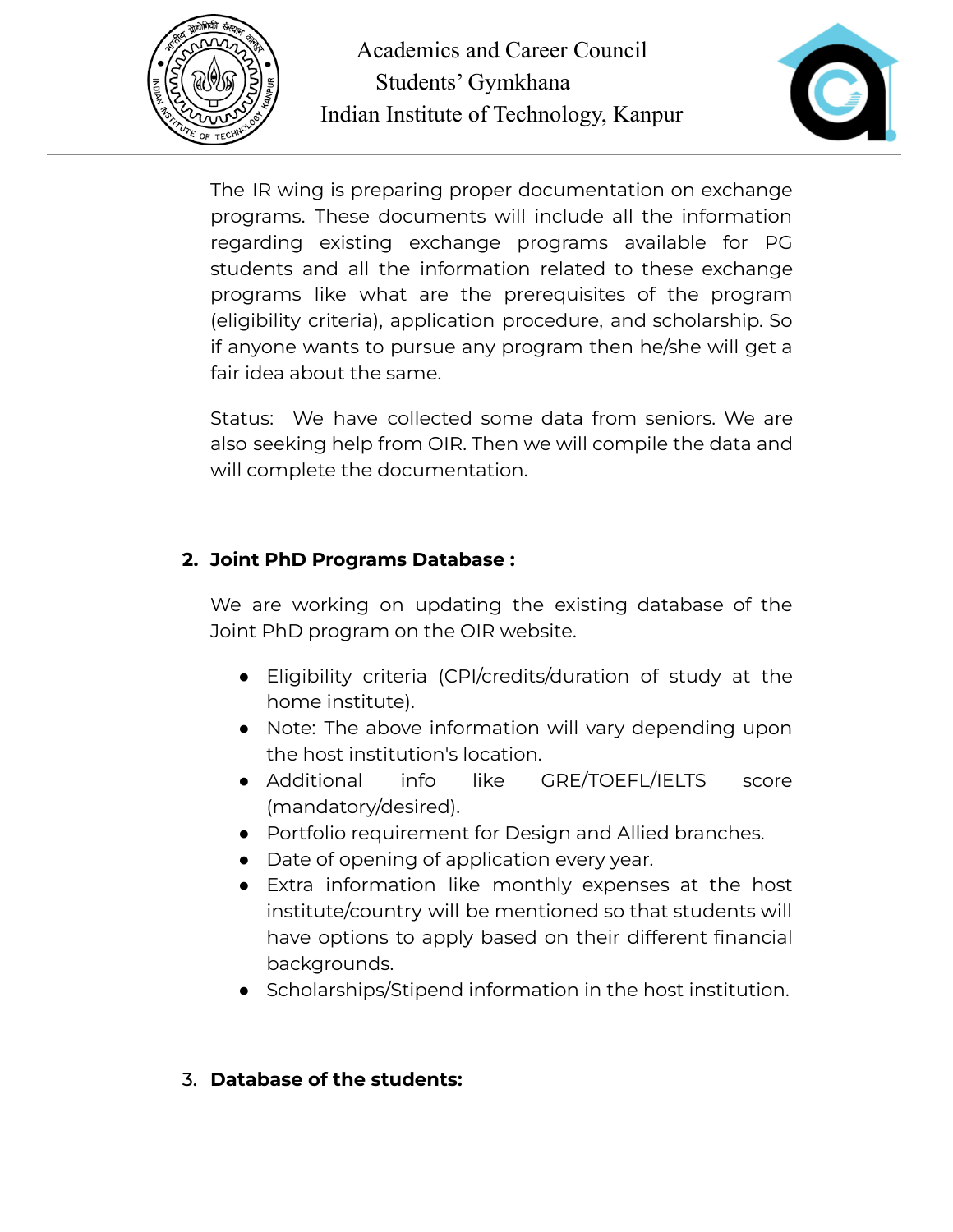



The current situation of the pandemic has evidently created a barrier between the Y20 and senior batch. Due to that, students who are interested in PhD from abroad are facing difficulties in finding connections in particular universities. To fill this gap we are working on creating a database of the past 3 years passed out students who are pursuing PhD from universities across the globe. This data will provide a direct opportunity for PhD aspirants to interact with the alumni and get a personalised view of the coursework and scenario over there. In addition, it will create a storing network of alumni and current academia which is of great need in today's situation. (Team will take the consent of the concerned students before sharing their details with interested students)

# **Career Development Wing**

## **Work Completed:**

#### **1. "Placement Buddy Talks" Series for PG students (Jun – Aug 2021)**

Career wing conducted this series specifically for PG students giving them an opportunity to have live interaction with their seniors regarding placements, experiences on recruitment, internship models and best practices. Considering the ongoing pandemic where many could not interact with their seniors this proved to be a transformational event. Such a series is launched for the first time for PG Students. Under this series following talks were held:

**● Mr. Avijit Roy, MSR 2018 CSE, Microsoft, Data and Applied Scientist**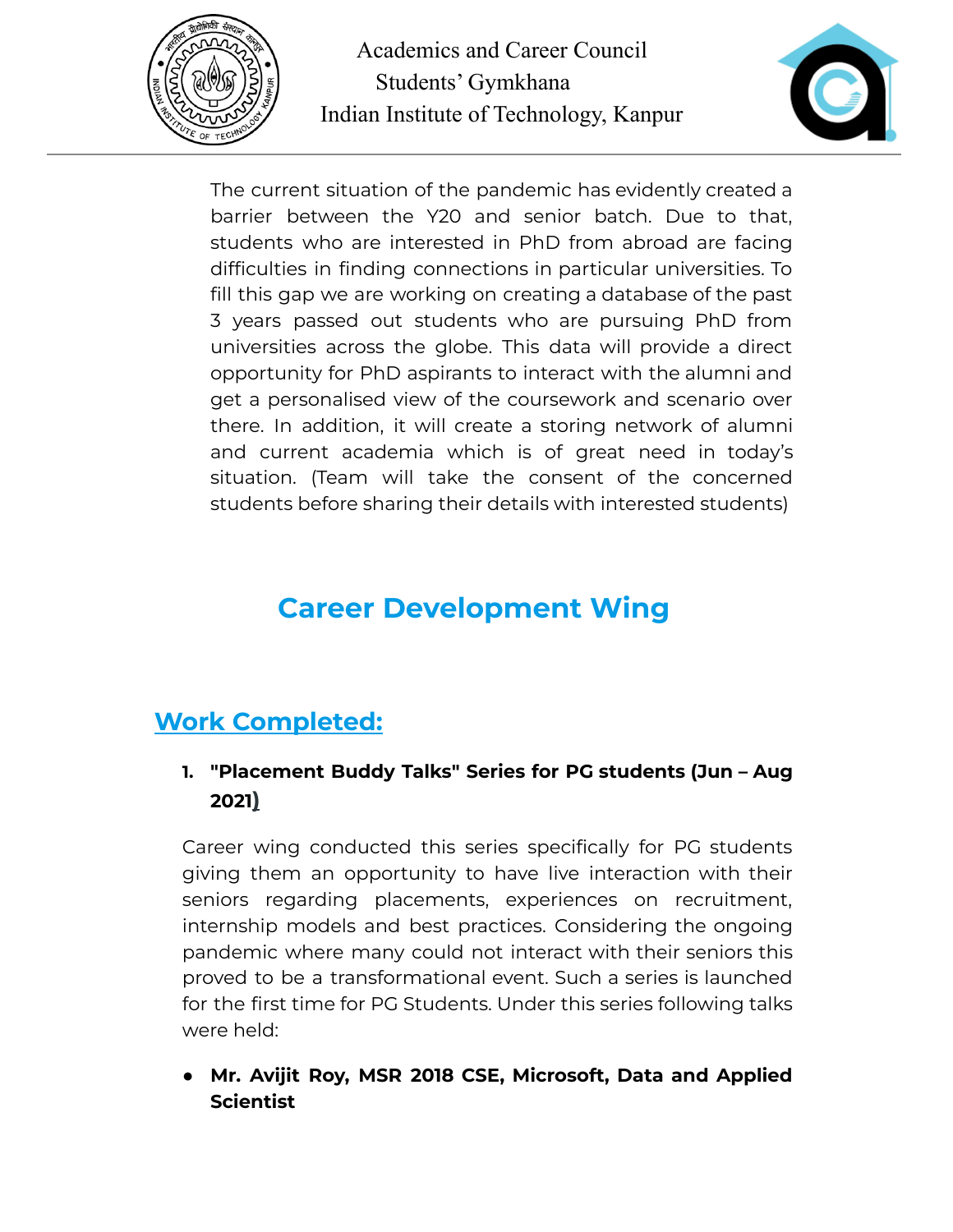



- **● Ms.Vaishali Patel, M.Tech 2019 CHE, Management Trainee, Navin Fluorine International Limited**
- **● Mr. Soumyadeb Ghosh, M.Tech 2019 CHE, Management Trainee, Navin Fluorine International Limited**
- **● Vivek Pandey, M.Tech 2019 CE, Machine Learning Engineer, Climate connect, a ReNew Power Company**
- **● Anshul Shah, MBA 2019-21 IME, Senior Business Analyst, Tiger Analytics**
- **● Naveen Bagga, MBA 2019-21 IME, Deputy Manager - Business Analyst, Reliance Jio Infocomm Ltd**
- **● Ms. Sanghamitra Banerjee, MTech 2018-20 MSP, Section Engineer**
- **● Research and Development, ArcelorMittal Nippon Steel India Limited**

We specifically targeted non-circuital branches and focused on core profiles from those branches and that is another plus point of these sessions. All the sessions were held online on the zoom platform. We recorded every session and provided recordings of all sessions for future reference. We have received a huge response and good feedback from the PG community for such interactive talks.

#### **2. Online Course on Data Structures and Algorithms by ProxyPrep:**

ProxyPrep is a team of software engineers who are working in top tech. companies like Google, Amazon, and Flipkart. They provide all the services to help a candidate prepare intelligently and grab the offer from their dream companies. **An 8 week long online DSA course** was conducted for helping students in placement preparation. Besides learning data structures and algorithms, it is essential to practice timed DSA tests since plenty of companies conduct shortlisting tests. Therefore, we conducted a **DSA test series (4**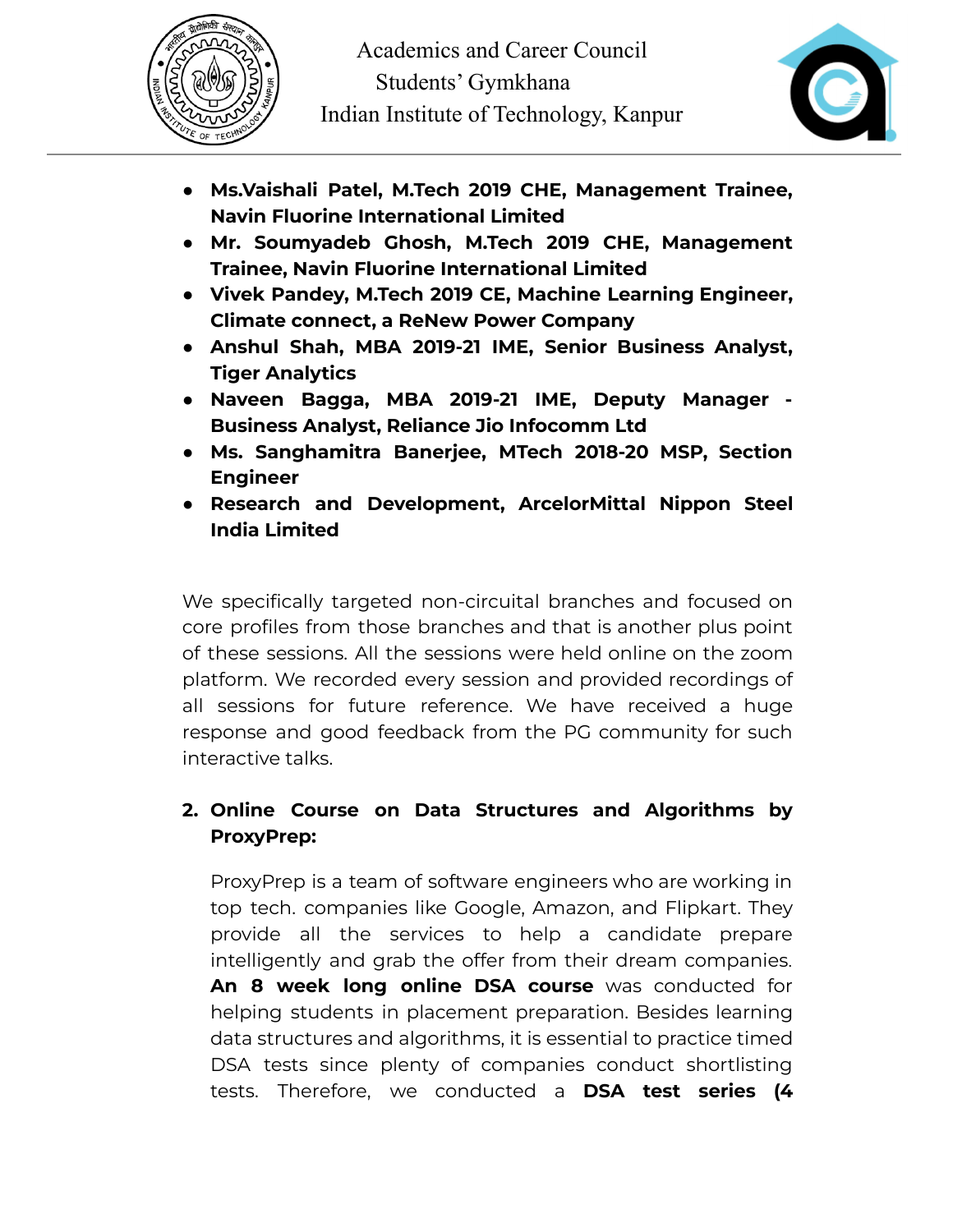



**bi-weekly)** with timed tests similar to the ones conducted by companies, along with one **mock interview** from an industry professional, in collaboration with ProxyPrep. The price for each of these interviews was negotiated below the market prices, especially for the students of IIT Kanpur.

#### **3. Coding Ninja Test Series:**

Hosted Mock Test series for helping students prepare for the placement season also provided the resources to give everyone an idea of topics for preparation.

#### **4. Mock Interviews (By InterviewBuddy)**

Mock Interviews were organised for the students sitting in the placement season this year, in collaboration with InterviewBuddy. Conducted 95 **coding** and 65 **data science** mock interviews with detailed feedback reports. The price for each of these interviews was negotiated below the market prices, especially for the students of IIT Kanpur.

#### **5. PCB Design and Research Applications Workshop:**

A 5-Day Skill Development Program (SDP) on "PCB Design and Research Applications, PDRA-2022" was conducted in Jan'22 in collaboration with Annat Gyan Knowledge and Skills Pvt Ltd. This program aimed to benefit all researchers, research scholars, and working professionals (corporate researchers). **158 PG students** participated in this program. It was scheduled as follows:

- Day 1: **Circuit Fabrication Concepts**
- Day 2: **Arduino and Applications**
- Day 3: **Printed Circuit Boards in Simulation**
- Day 4: **Neural Networks Applications using NN Toolbox**
- Day 5: **Fuzzy Logic Control Applications using Fuzzy Toolbox**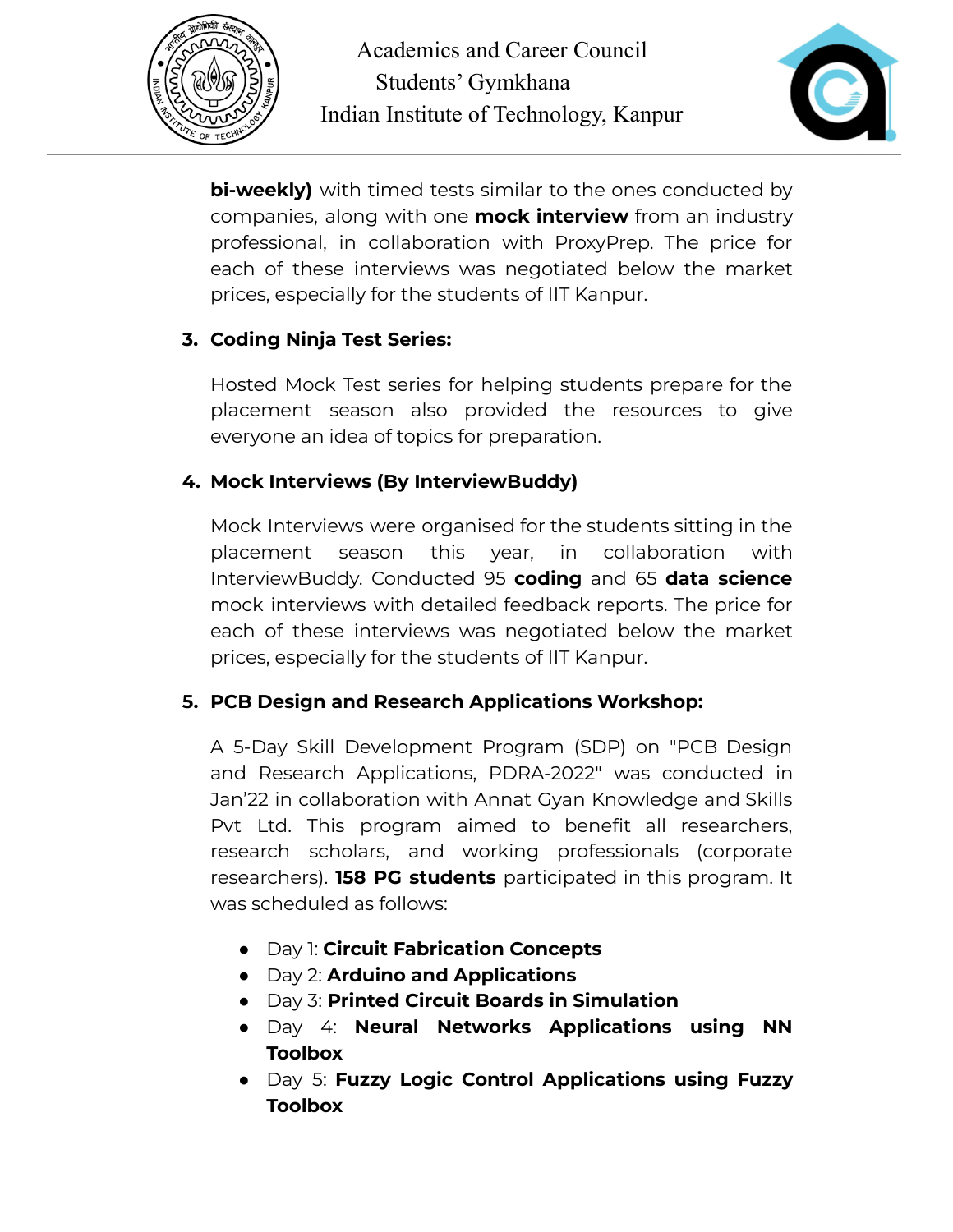



**Proposals**

# **1. Relaxation in End Semester Exams During Covid-19 surge (April-22)**

A survey was conducted by the PG AnC to know about the situation of students during a pandemic to propose relaxation in End Sems. The survey report has indeed played a crucial role in conveying the message about your situation to the administration and all the faculty members. It drew their attention to the hardships that students are going through in these tough times. Although the end sems was not officially cancelled, this proposal had a great impact and many professors themselves scrapped end sems for their course. First time in the history of IIT Kanpur such a major decision was influenced by the presentation of the report by the student representative.

## **2. To have an internship drive Master's students through SPO**

This proposal was passed by the Students' Senate in the 3rd Senate meeting held in January. The proposal is in discussion with SPO. The proposal can be found [here](https://drive.google.com/file/d/1gnNcCoBHi_2t-l7dWVlfqUXSOF4T5IEW/view?usp=sharing)

## **3. To have an internship drive Master's students through SPO**

This proposal was passed by the Students' Senate in the 3rd Senate meeting held in January. The proposal is in discussion with Technopark. The proposal can be found [here](https://drive.google.com/file/d/184j8x1ERN1R0McqllHvsSK011KPDiQXR/view?usp=sharing)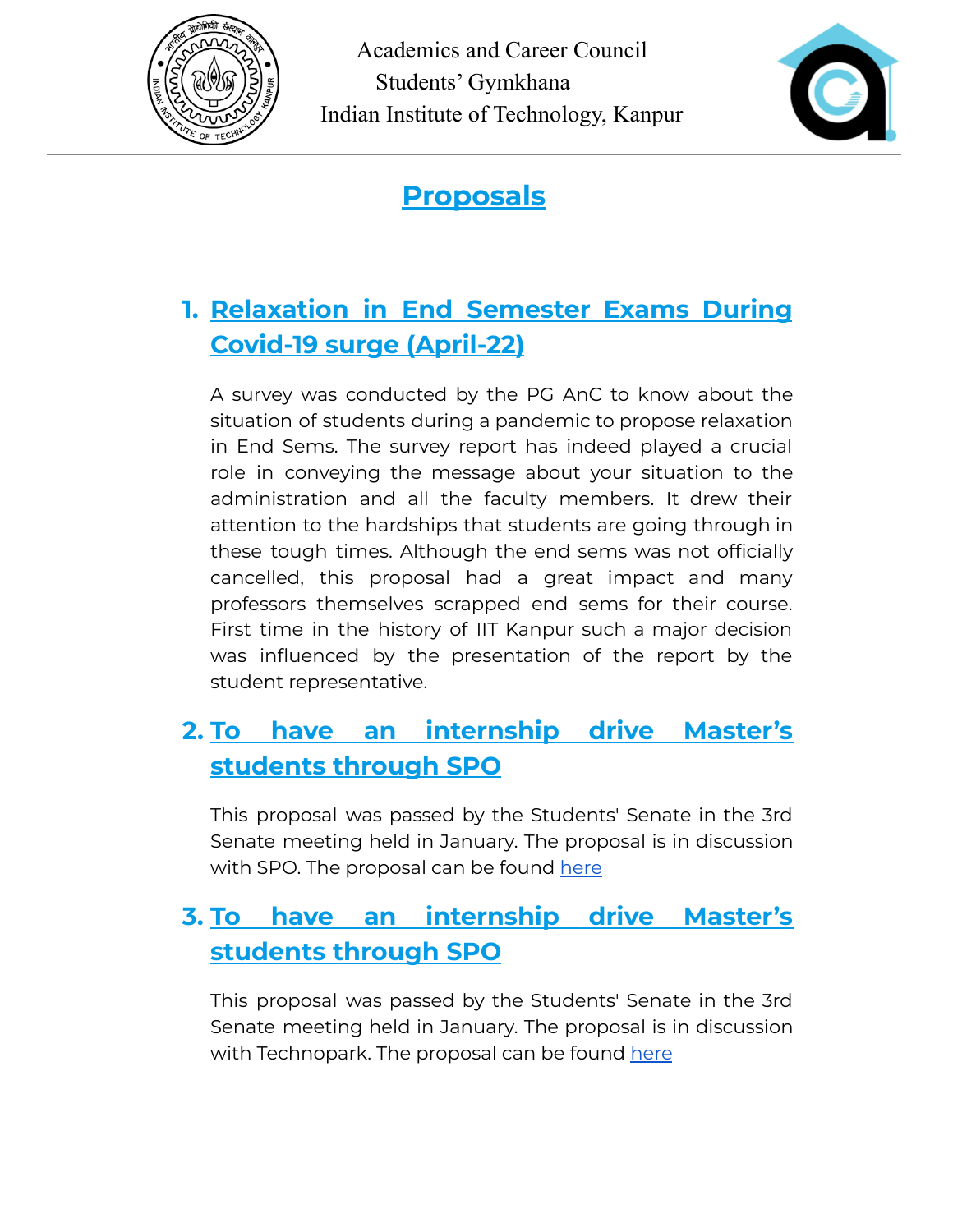



# **Other Accomplishments**

# **1. Council got recognition among PG students:**

As the AnC Council is still new compared to the other councils, it was not very well known among the PG Students. To overcome this, massive promotion was done by the team members. With the official social media handles, each event was promoted on the individual social media handles of core team members. As a result, now the council is very well known among the PG students.

## **2. Huge increase in PG Participation:**

This year council focussed on conducting more and more PG specific events that are beneficial for PG students for either their placements or research work. As a result of which there was a huge increase in PG participation. Even after having online tenure, every event (apart from department-specific events) had an average of 100 participants or more.

## **3. Recordings provided on YouTube Channel :**

As many of the students might miss the event due to some other academic involvements or time clash, we decided to provide recordings of all events openly to all students. Hence recordings of all events for which we had permission from the speaker to share, were uploaded on our YouTube Channel [PG](https://www.youtube.com/channel/UC-D5Neextts83C-OEFdc12Q) [AnC](https://www.youtube.com/channel/UC-D5Neextts83C-OEFdc12Q) IITK. This got a very good response from the PG community. The channel has approximately 2K subscribers.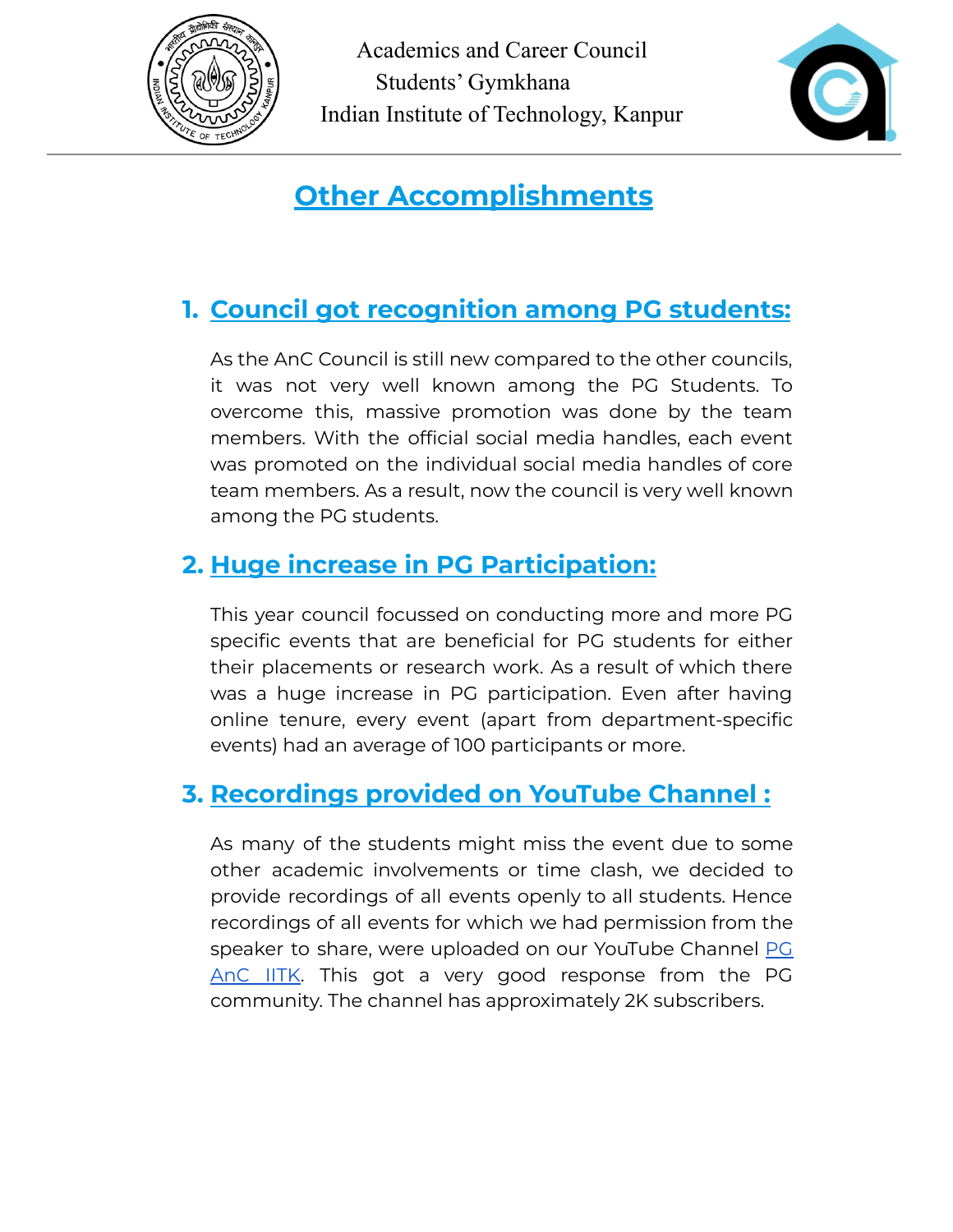



# **Recommendations**

#### **● Special Orientation from Gymkhana for PG Freshers of both Summer & Winter :**

PG participation in Senate has always been questioned. To increase it, it is very important to make PG freshers aware of various activities and structures of Gymkhana in orientation itself. This year, summer orientation was only conducted by the Games & Sports Council and Academics & Career Council. As for MTech students they have only 2 years and by the time they come to know about this their final year begins. PG Students come in 2 batches: Summer & Winter. So we should have a proper orientation during both times.

#### **● Separate Associate Heads for UG & PG AnC Council :**

During my tenure, there has been no involvement of UG Associate Heads in PG Council (Apart from SRC). Both the councils work independently, so there should be separate Associate Heads for both the councils.

#### **● More work towards creating academic databases for various things for PG Students needs to be done:**

We tried to create various databases but some of the work is still in progress. I would like next year's team to continue that work.

#### **● Updation of AnC website :**

More resources to help academics and placement of PG Students should be added to the AnC website.